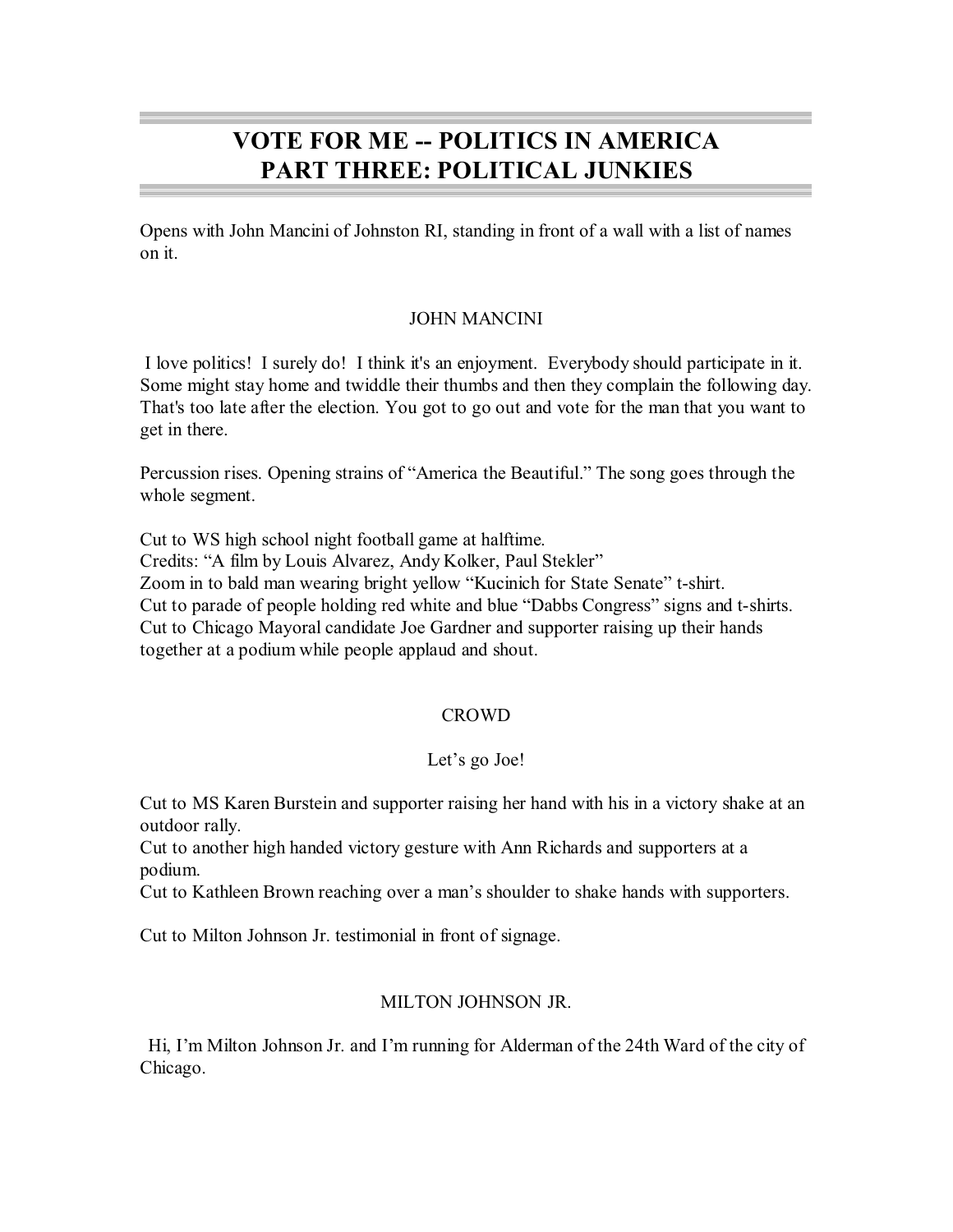Dave Rambo testimonial in front of signage.

#### DAVE RAMBO

Hi, I'm David Rambo. I'm running for District Attorney of District 21 in Oklahoma.

Donna Peterson testimonial at the Capitol.

#### DONNA PETERSON

Hi, I'm Donna Peterson. I'm running for Congress in the Eastern district of Texas, Texas two.

Sheriff Larsen Medicine Horse testimonial.

# LARSEN MEDICINE HORSE

I'm Larsen Medicine Horse and I'm running for sheriff of Big Horn County here in Montana.

John David Franz testimonial in front of a large bug.

#### JOHN DAVID FRANZ

Hi, I'm John David Franz and I'm running for re-election as Mayor of the killer bee capitol of the United States, Hidalgo, Texas.

Fade to black. Quote: "Do not run a campaign that would embarrass your mother" -- Sen. Robert Byrd

Cuts to Mike Turpen in CU.

#### TURPEN

Now a lot of politicians, I think they're kind of quirky. They got a kind of a defect, that's a defect that can only be satisfied by mass affirmation. See, like Sally Fields, at the Academy Awards, "They like me, they really like me."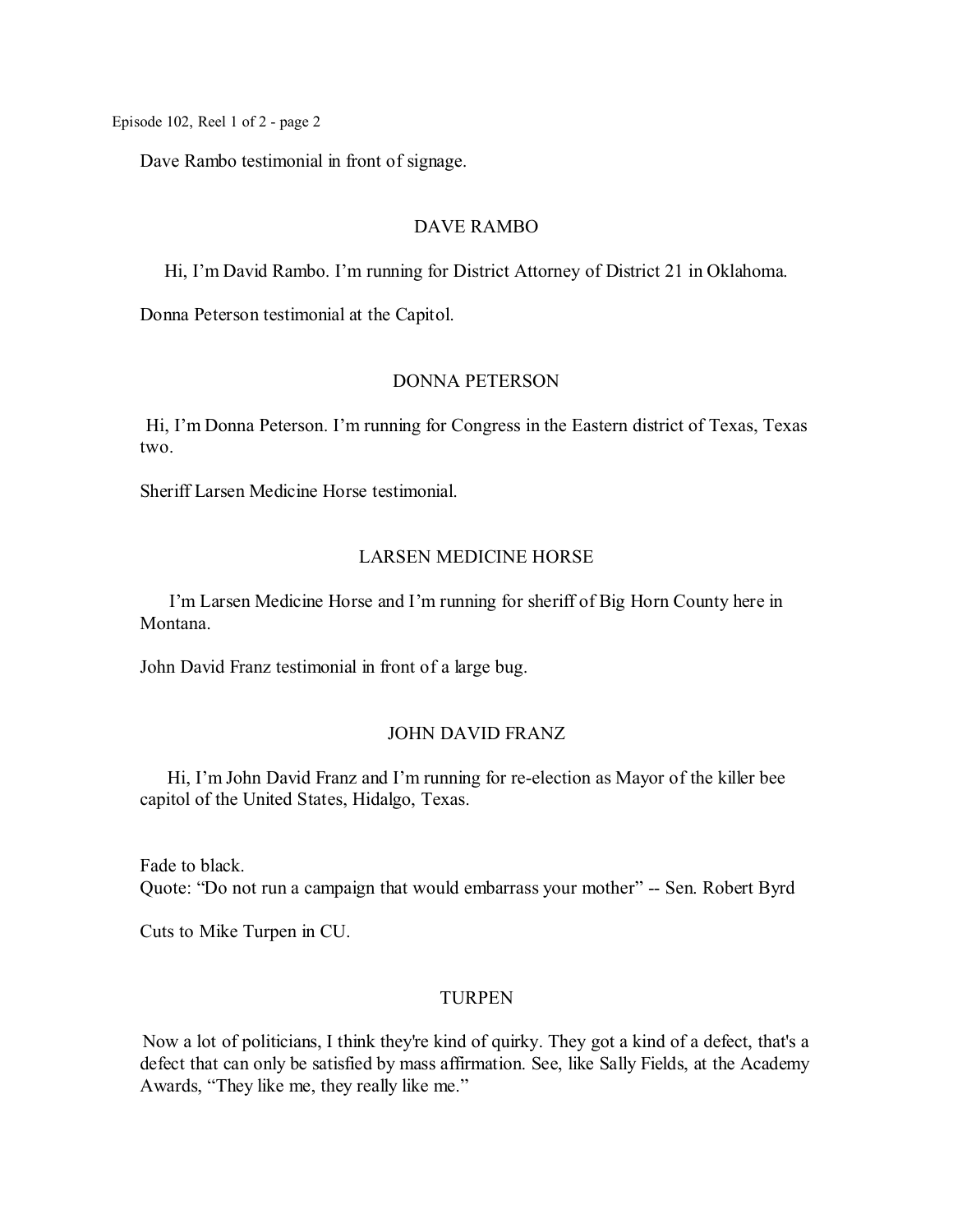Fade to black. Quote: "If you can't convince them, confuse them." -- Harry Truman

Cuts to a tourist couple

#### WOMAN

They have to be articulate

#### MAN

They have to be good at speaking and have a good personality, I think and--

### WOMAN

Because of television. That's what you're gonna hear

#### MAN

That's what you're gonna hear. But they've got to be believable too.

Fade to black. Quote: "Be thankful only one of them can win." -- 1960 bumper sticker

Fades up on interview with Willie Brown

#### WILLIE BROWN

If as a politician you have a need to be loved universally, I would guess that you don't have a sufficient amount of resources to afford the therapy that it's going to take to keep you sane. You better be prepared to know that on any given day, it may very well be a majority of the people who think you are really a dips--t.

Black and then moving color logo: "Vote for Me" over song finale.

Fades up on a wide shot of the Christian Coalition training in process. Mark Campbell is at the microphone.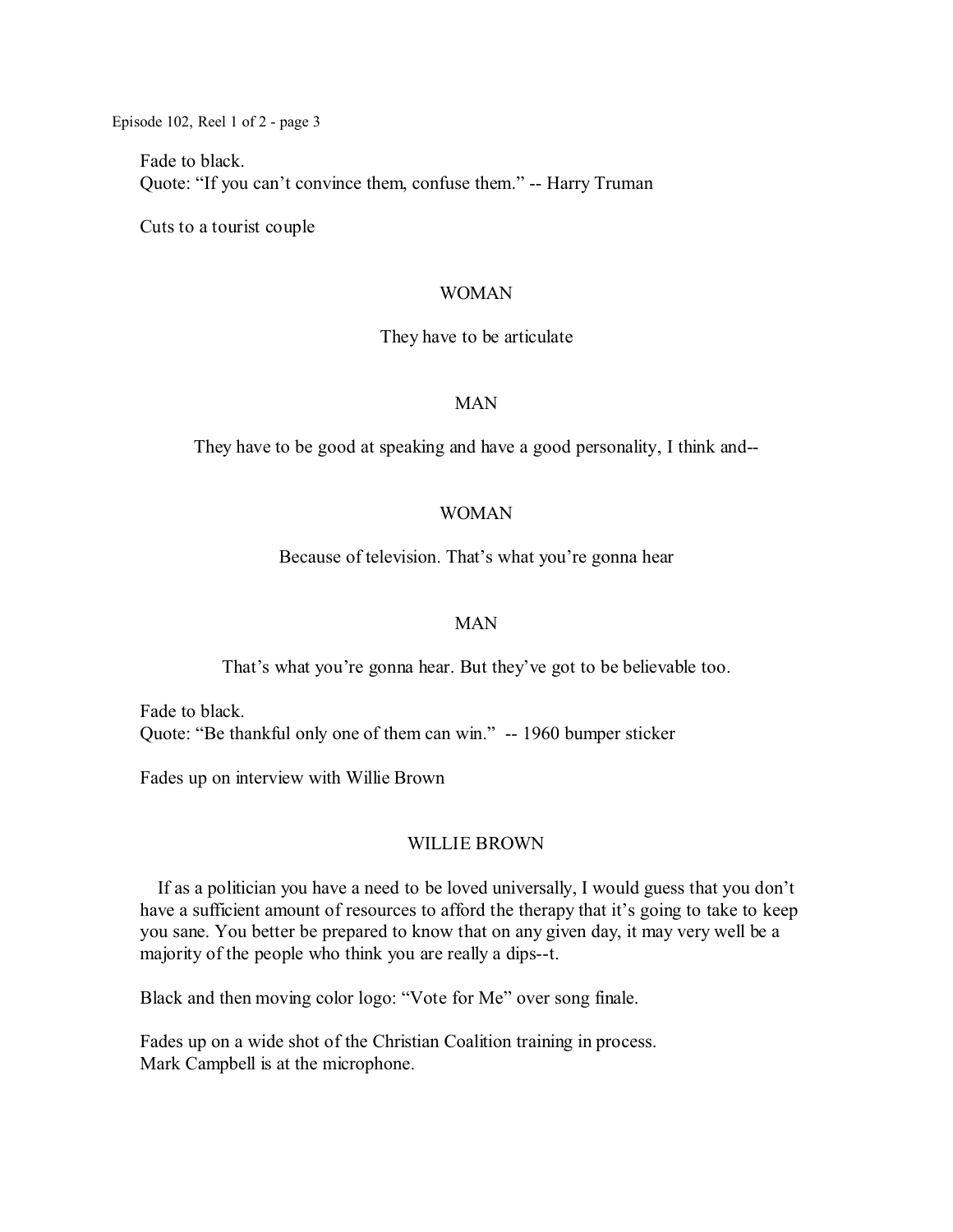#### MARK CAMPBELL

I do not think anybody in this room is running for the School Board because they don't know what to do with the other 40 hours of their week.

Reaction shot of blond woman laughing. Cuts to MS of Mark Campbell.

### **CAMPBELL**

Or gee, I've always wanted to be abused in the press. Here's a chance.

Audience laughs.

# **NARRATION**

### **There are those among us who would actually like to be politicians.**

Cuts to CU of Christian Coalition trainee.

# SUZANNE CALLAHAN

#### My name is Suzanne Callahan, I'm from Jacksonville, FL.

Cut to CU of Victory Fund trainee.

# KELLY CASSIDY

My name is Kelly Cassidy, I'm from Chicago, IL.

Cut to man in t-shirt, also in his 30's

# TIM CAIN

My name is Tim Cain, I'm from Little Rock, AR.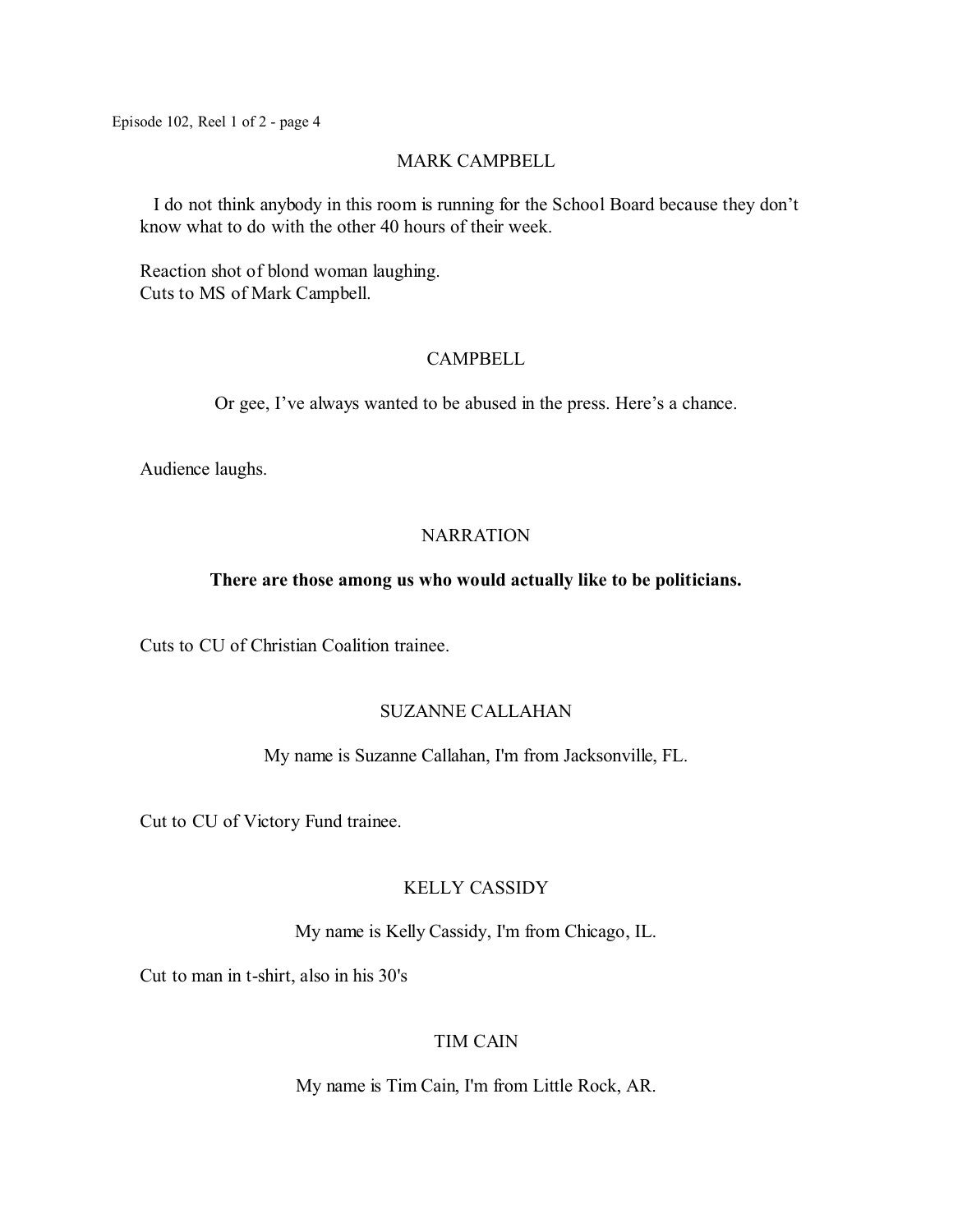Cut to MS two women seated at a table,

# WOMAN ON THE LEFT

We're from Michigan. And we're down here to learn the tricks of the trade to run a good campaign on a limited amount of money.

Cuts to CU of Dave Fleischer writing on board and people taking notes and watching.

# NARRATION

# **It used to be that politics was solely a learn by doing experience. Nowadays, you can take a seminar.**

Cut to MS Dave Fleisher standing in front of a small group leading the workshop.

# DAVE FLEISCHER

Well good morning. My name is Dave Fleischer. And on behalf of the Gay and Lesbian Victory Fund I'm really glad to welcome you to this training institute.

Cut to Chuck Cunningham, Director of Voter Education for the Christian Coalition at the microphone addressing the auditorium

# CHUCK CUNNINGHAM

Welcome to Atlanta for the first Christian Coalition's School Board Training seminar.

Cuts to trainees listening.

# **NARRATION**

**There are a lot of basics to learn, no matter what side of the fence you're on.**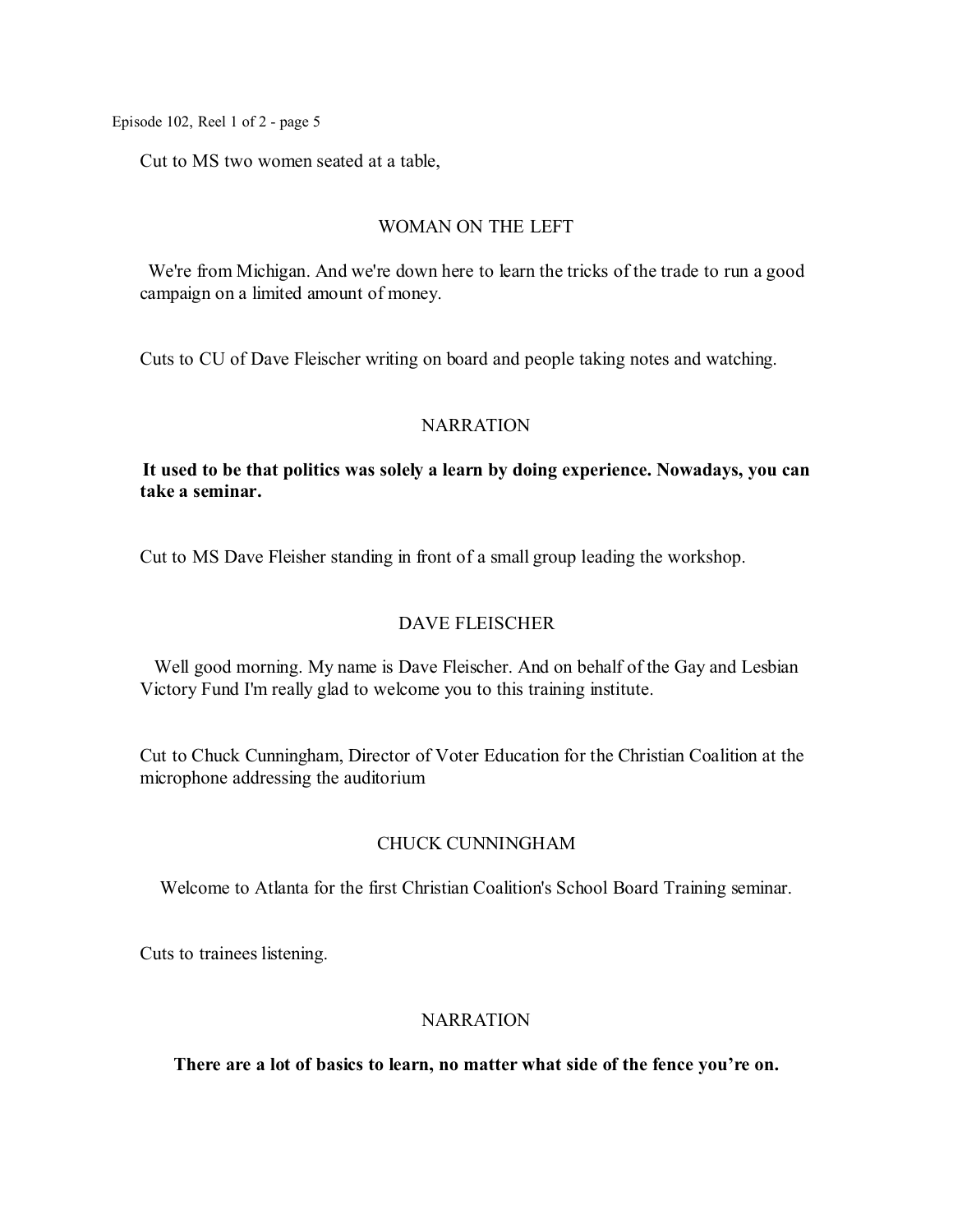Cut back to GLVF

#### FLEISCHER

There are really three essential components for your campaign message. Uh, it has to be short and sweet is the first one.

Swipe back to CC, Mark Campbell is addressing the crowd

#### CAMPBELL

The KISS method. Keep it simple stupid? This is about communicating ideas in a clear, concise, and user-friendly manner.

Swipe back to Fleischer addressing group at GLVF

### FLEISCHER

Second, you've got to have stark or at least sharp contrast with your opponent.

Swipe back to CC, Campbell is still leading the group

# CAMPBELL

Remember, campaigns are about contrast. They're about choices. Those choices need to be clear and identifiable.

Swipe back to GLVF

#### **FLEISCHER**

Often, the most remarkable thing about media coverage for an openly gay or lesbian candidate it that it always begins saying, "Pat Garland, comma, openly lesbian candidate for judge, comma, today talked about" something that just gets buried.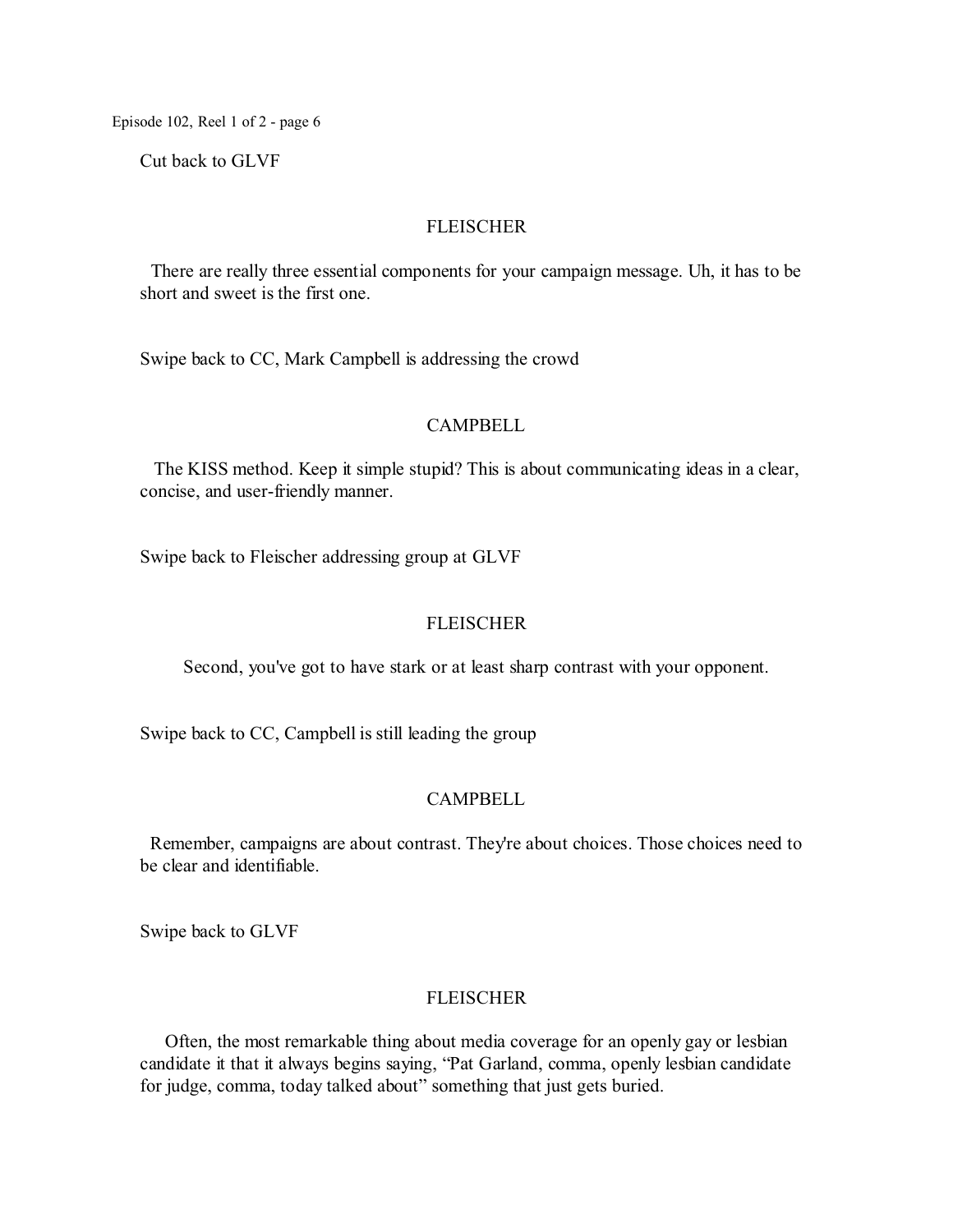Swipe back to CC

# **CAMPBELL**

See, if you don't label yourself, the press will do it for you. Well, why? (VO reaction shots) Because remember people have to call you something. And if you don't label yourself, it's gonna be "right wing Republican wacko today announced for school board."

Cuts to laughing Christian Coalitioners

# **NARRATION**

# **While you can learn the ABCs of campaign strategy in a classroom, outside the pros are doing the real heavy lifting.**

Cuts to politicians with shovels christening a construction site.

# **COUNTDOWN**

5,4,3,2,1. There we go.

# **NARRATION**

# **Like sitcom actors trapped in an endless rerun, politicians live in a world where no opportunity to perform is possible to pass up.**

CU politicians with shovels.

# **COUNTDOWN**

3,2,1.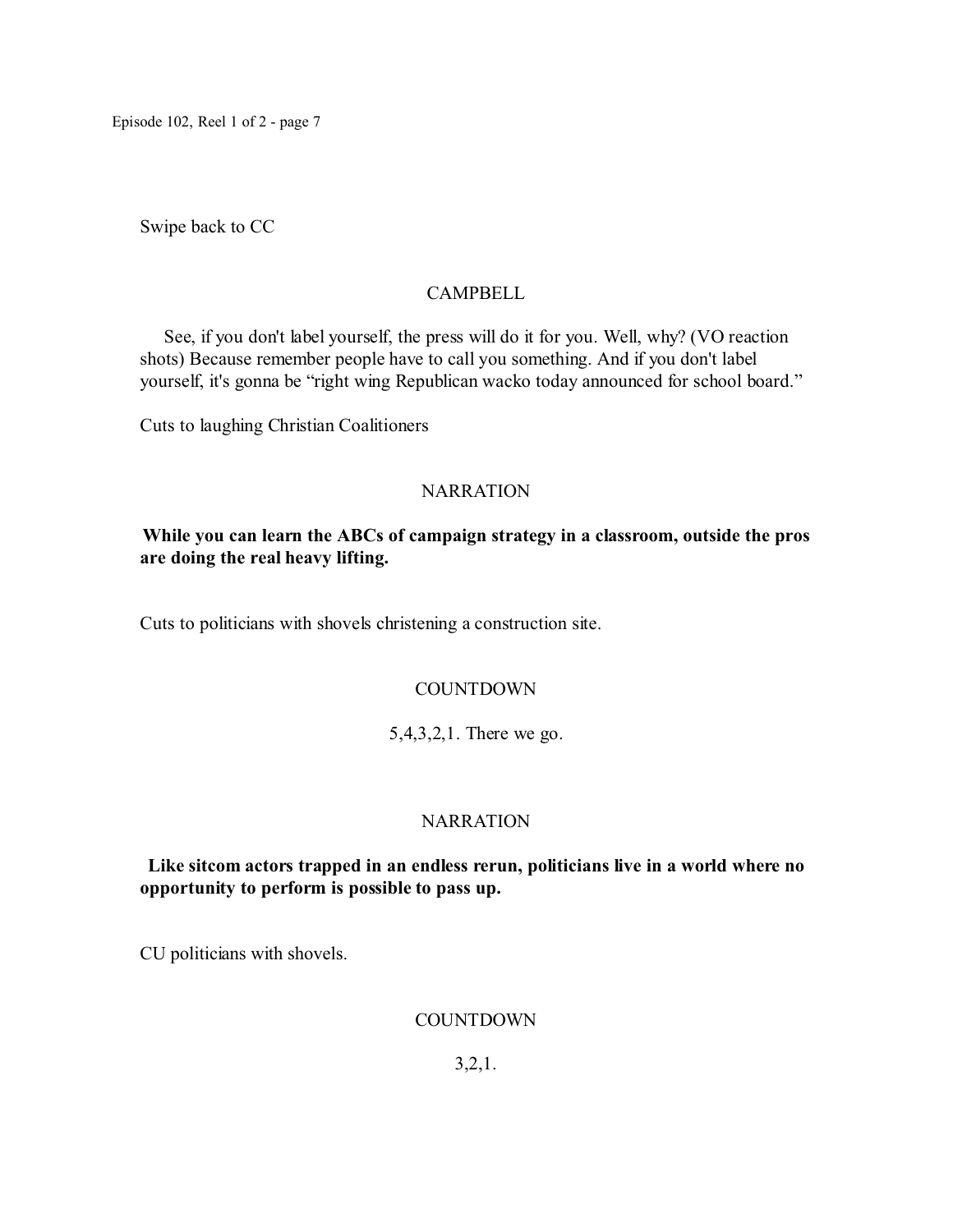Fade up on Hawaiian music and a guy taking a picture. Cuts to Tom Foley posing for a series of photographs in lei. Cut to girls dancing in Hawaiian costumes. Cut to interview with Michael Barone.

# MICHAEL BARONE

We get the politics we get because there is a demand in the political marketplace from the votes. If they want certain things, the politicians will seek to give it to them. If they want candidates who can turn somersaults and stand on their heads, they will get candidates who turn somersaults and stand on their heads and there are those who would say metaphorically, "that's exactly what they've gotten."

Cuts to Steve Gunderson trying to throw a bale of hay with live marching band music in the background.

# GUNDERSON OC

# I'll do anything for a vote.

Cuts to football wielding Dennis Kucinich attempting to throw the football through a tire and failing. Three quick cuts of football missing its target. People off camera shout encouragement.

Cuts to a little kid effortlessly throwing the same football through the tire. Cuts to woman at microphone speaking fractured Spanish

# WOMAN POL.

Esta es un dia muy importante para la comunidad espana de Miami Beach y tambien es un dia muy importante para mi.

Cuts to people in a crowd holding up a flag.

# **NARRATION**

# **Most of us are not very good at doing what you have to do to succeed at politics.**

Back to woman at microphone being applauded.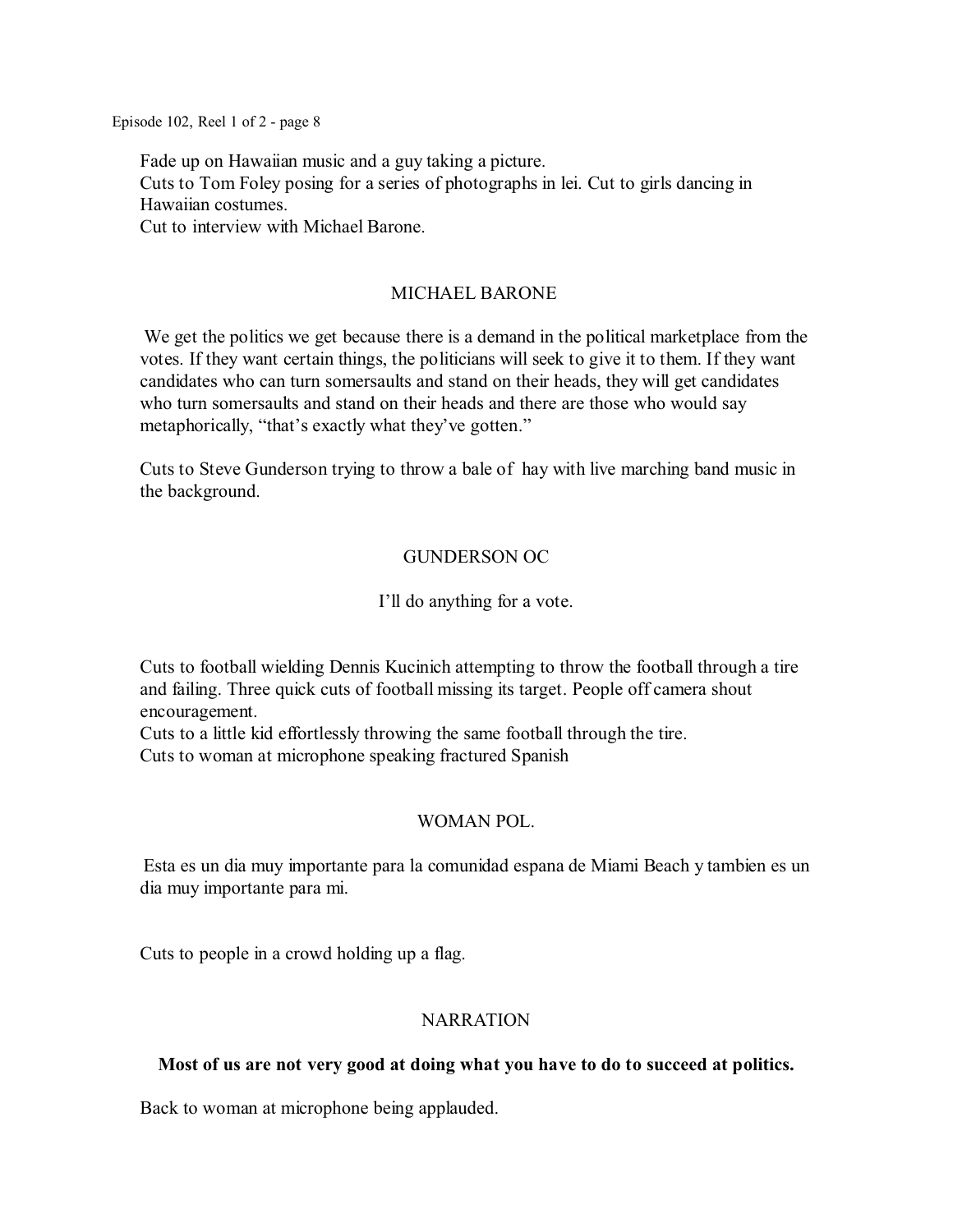### WOMAN POL.

### Good, they understand me. Good.

Fade up on "God Bless America" Cut to CU of man with mustache.

# VOX POP

Politicians. I don't like politicians whether they be a Democrat or Republican, you know, it doesn't matter to me.

Cut to man in dark glasses.

# VOX POP

### Politicians are liars as a general rule.

Cuts to man with sheep

# VOX POP

Exactly what they do. They start out in one direction and wherever the people or the sheep want to follow, they all follow together, to keep everybody happy.

Cuts to Contract for America politicians walking up the steps to the U.S. Capitol. Cut to group of flagwavers and continuation of "God Bless America".

# **NARRATION**

**Even though they seem so roundly disliked, there** *are* **those few who are willing to bargain their personal lives and sometimes their dignity to ascend to the heights of power. Who are they and what drives them?**

Cut to interview with Mario Cuomo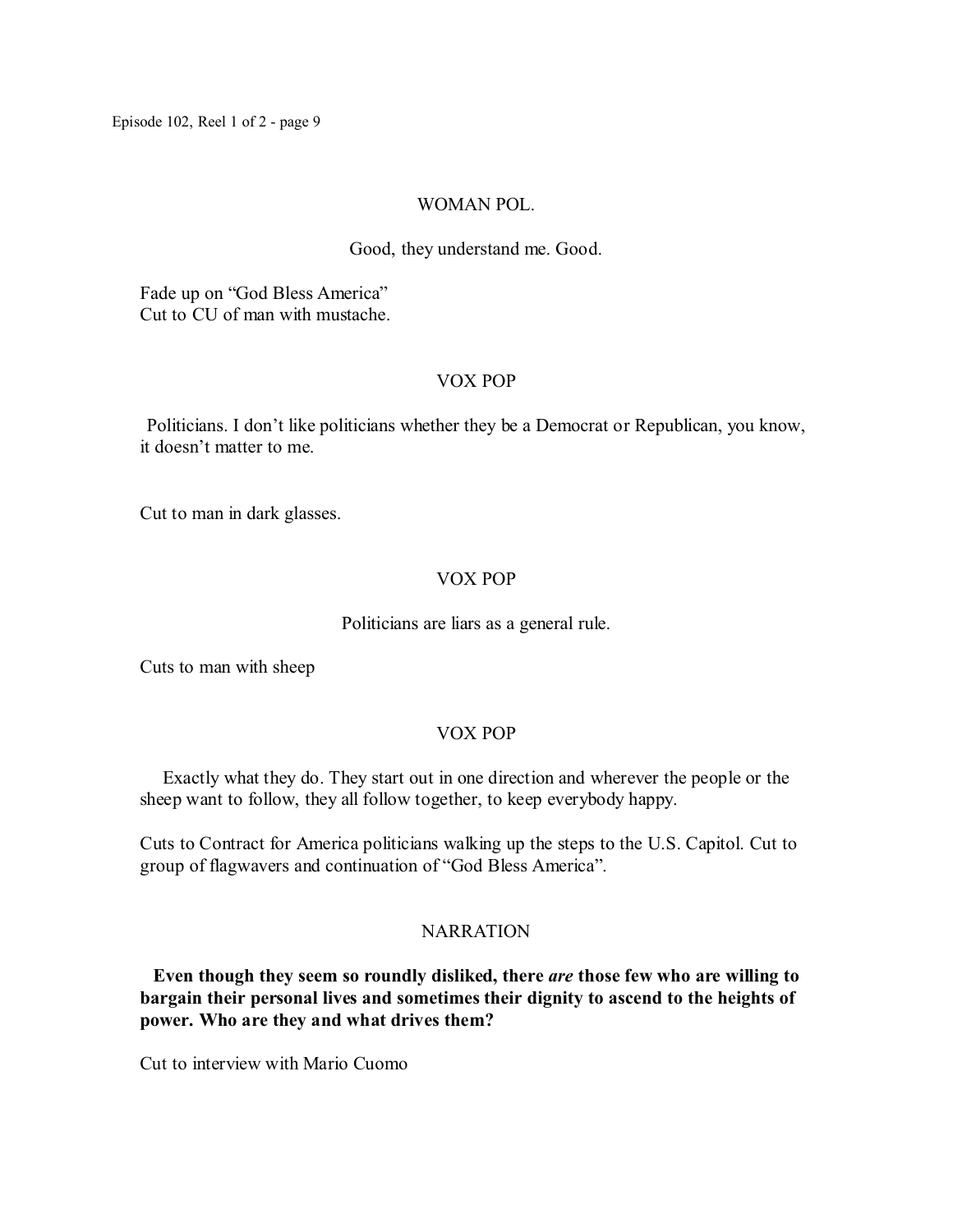#### CUOMO

Well, I don't know about motivation. Some, probably we'd call them high minded, who are doing it for good purposes. Some are strictly vain, some are egotistical, some are basically insecure and they're constantly trying to prove their efficacy and their power. Some do it by sex, some do it by beating up kids, some do it by getting to be very, very rich and then abusing everybody. And some do it by going into politics.

Fade to black.

# **PART THREE: POLITICAL JUNKIES**

Fade up on title card for Part Three as music climaxes: "Part Three, Political Junkies." Cross fade with second card: "Where do politicians come from?"

Opens with MS pan of cheering, clapping, gesticulating Girls Staters. Cuts to a conversation between three girls staters, one is off camera.

# DANIELLE WEST

# Will y'all vote for Ross?

# JAMIE REVIS

OK, we're gonna need your support.

# DANIELLE

OK, I'm trying to think because like Tensas, we're like supporting them on Secretary of State, Sabine is Attorney General, maybe...

# **NARRATION**

#### **Here in Louisiana, the land where politics is the state sport...**

Cuts to Dave Marye coaching his men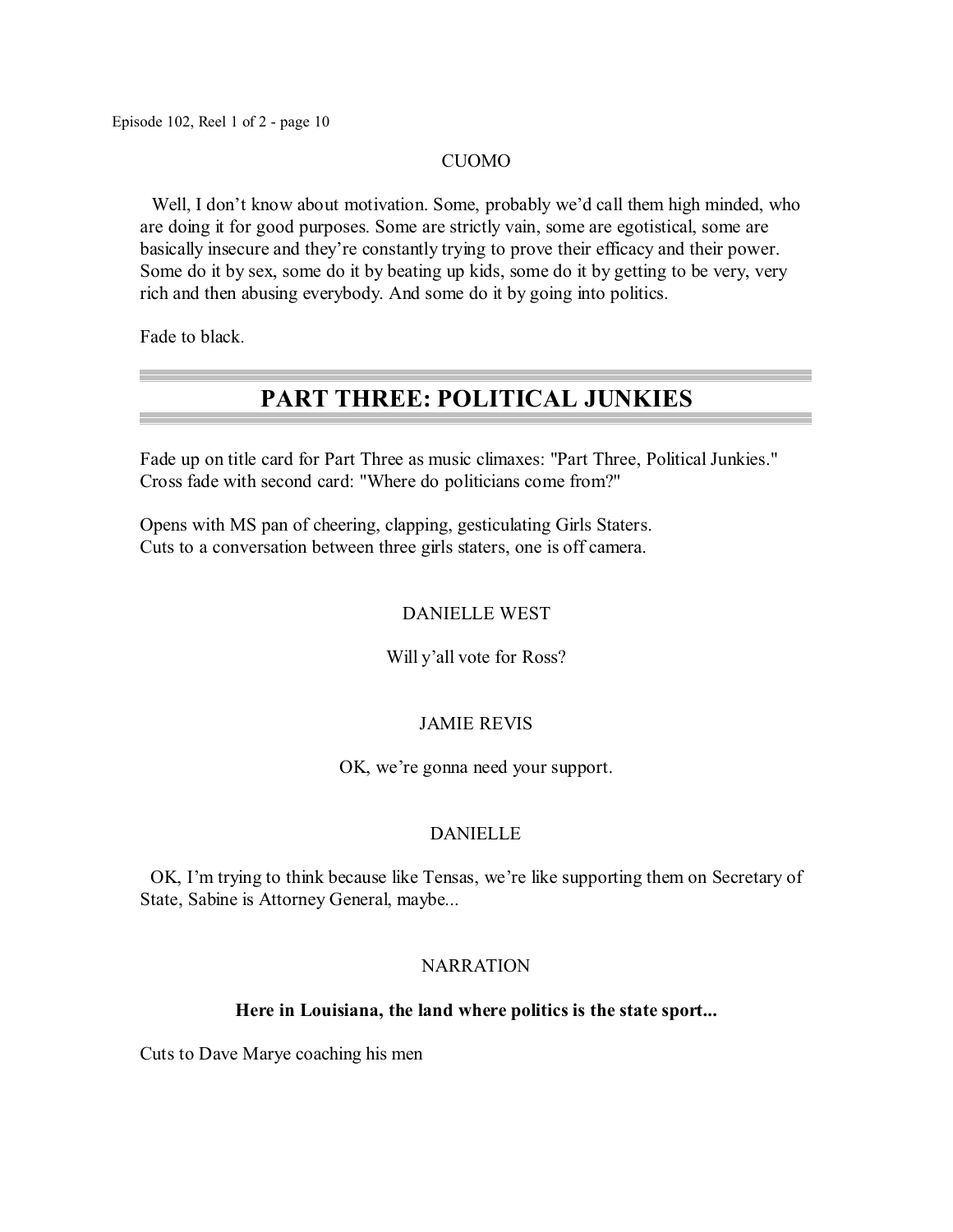#### **DAVE**

I'm not going to sell him out for thirty votes.

#### NARRATION

#### **...the first awakenings of the political personality are in the air.**

Cuts to Danielle rallying the girls from the stage, pans over girls.

#### CHANT

Amite in the front and Terrabone in the back, if you think you're party is better you must be smoking crack.

Cuts to boys clapping their hands over their heads and chanting.

### NARRATION

**1500 high school seniors, perhaps the Bayou state's future political elite, have convened to elect leaders in the student government exercise known as Boys and Girls State.**

Cuts to girls chanting and grinding hips. Lower third title: "Baby Pols, Baton Rouge, LA"

# **CHANT**

#### Ooh Ahh. Ooh Ahh.

Cuts to a series of speeches.

#### SAMANTHA SPANGLER

Good Afternoon, my fellow feds. My name is Samantha Spangler, better known as Spaam. And I want to represent you as governor.

#### TREASURY NOMINEE (Boys State)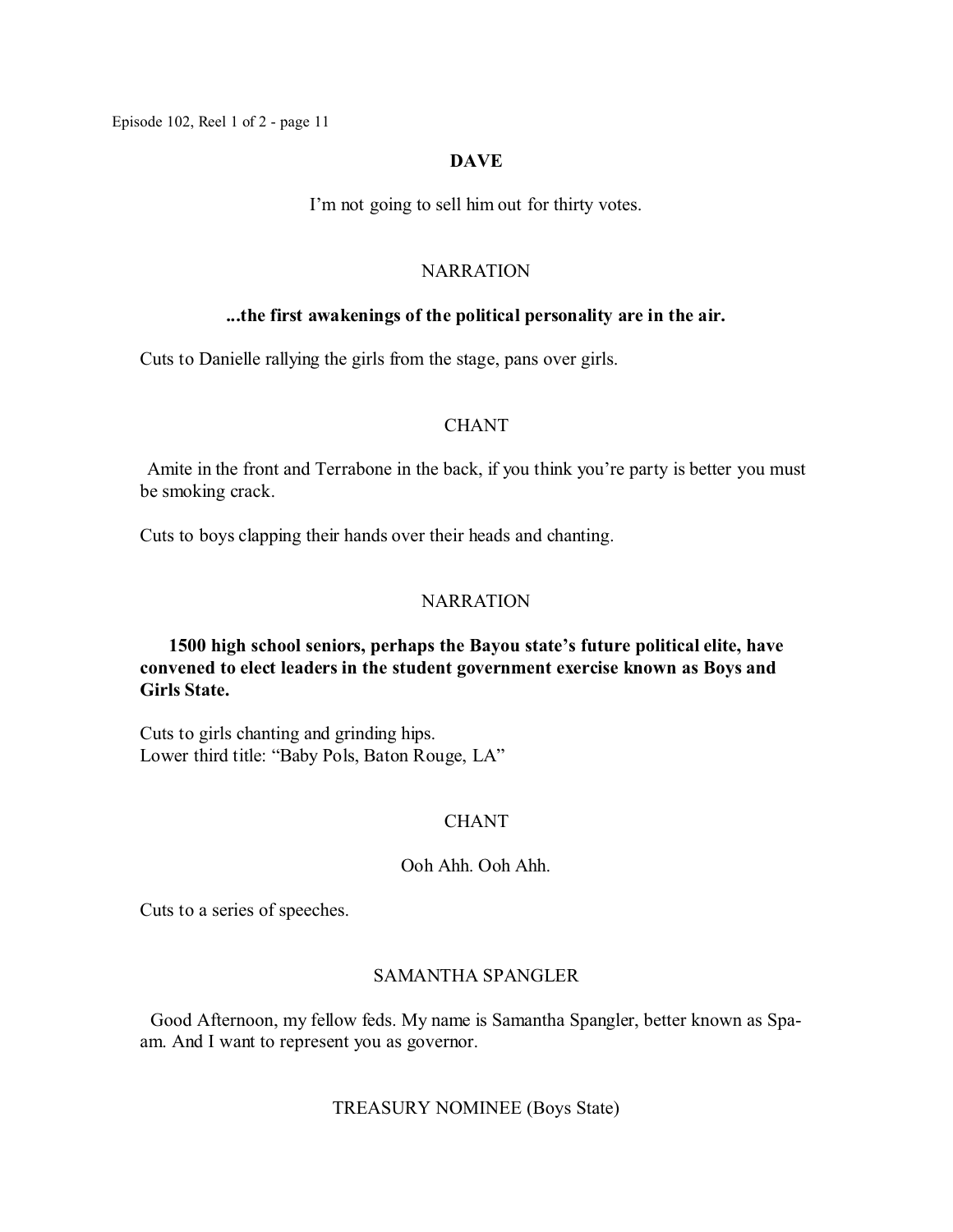Let us not let this pressing problem slip through our numb fingers of complacency.

### LAURA WEST

We're gonna rock this election, right?

# GIRLS

#### Right!

# LAURA WEST

# We're gonna blow away the competition. Am I right?

# **GIRLS**

# Yes!

# LAURA WEST

I want to be your leader.

# COMM. OF INSURANCE CANDIDATE (Boys)

And, another thing that I'd like to say is do y'all think it's fair that girls get a reduction on their insurance just because they're females?

Cuts to clapping boys, one with ivy on his face.

### BOYS

### No!

Cuts to MCU interview with Joseph Henry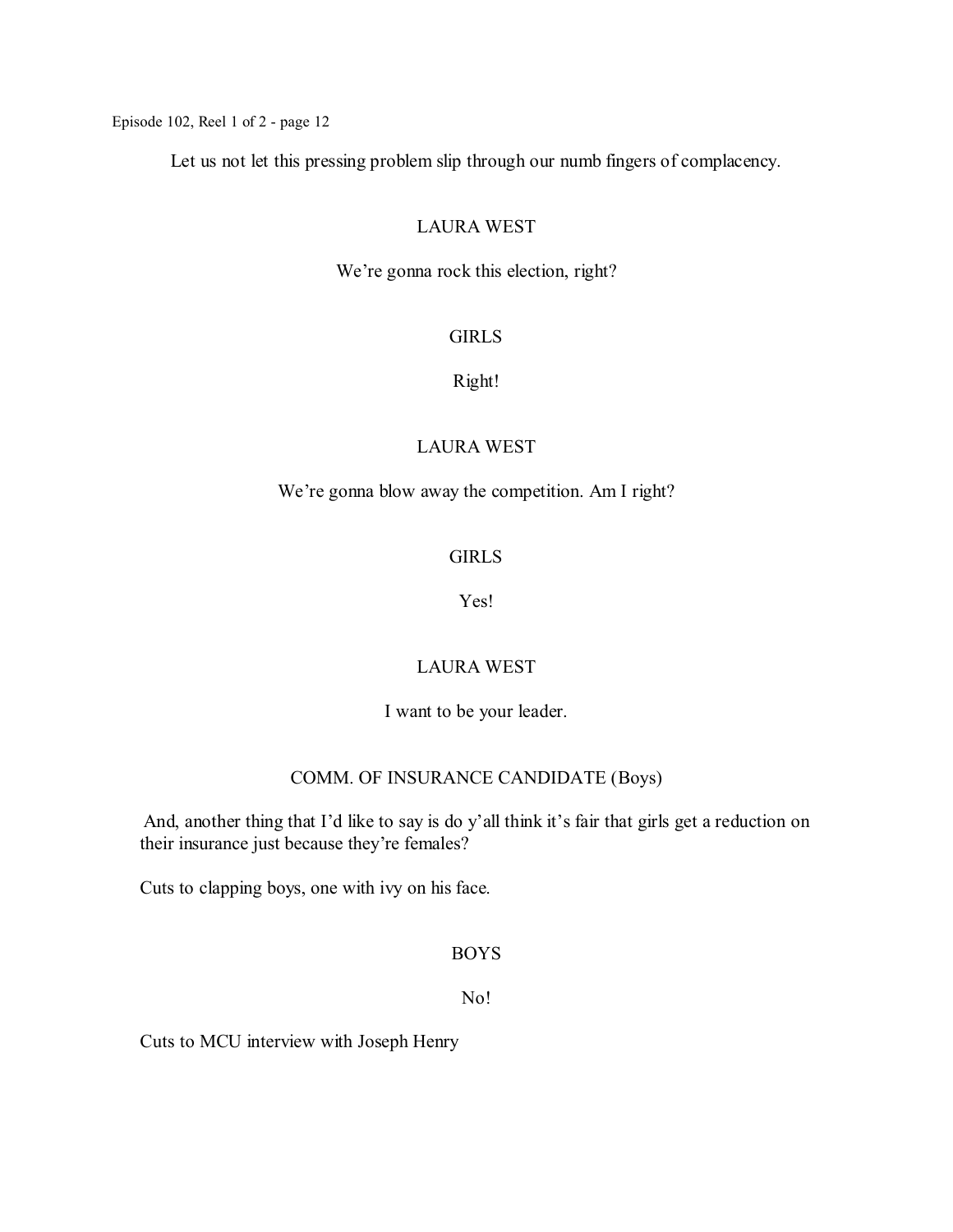# **JOSEPH**

I've seen all the speeches out there and this might sound a little conceited but I think I can beat all those guys who have spoken so far.

A few boys confer with Marye who stands to cast votes.

# MARYE

Mr. Chairman. Kane Parish casts a total of 33 votes and zero abstentions.

Cuts to black board, then to CU of Marye.

# **NARRATION**

# **It takes more than rousing oratory to win an election. And these novices soon learn something seasoned pros take for granted: the art of the deal.**

# WHEELER

If ya'll give us a couple right now, we'll go all the way with ya'll and if I got to \_\_\_\_\_ ya'll guys still in there?

# **JOSEPH**

How many we have to give you?

# CHAD LUDWIG VO

We don't encourage them to trade votes...

# WHEELER

No more than 5.

# CHAD VO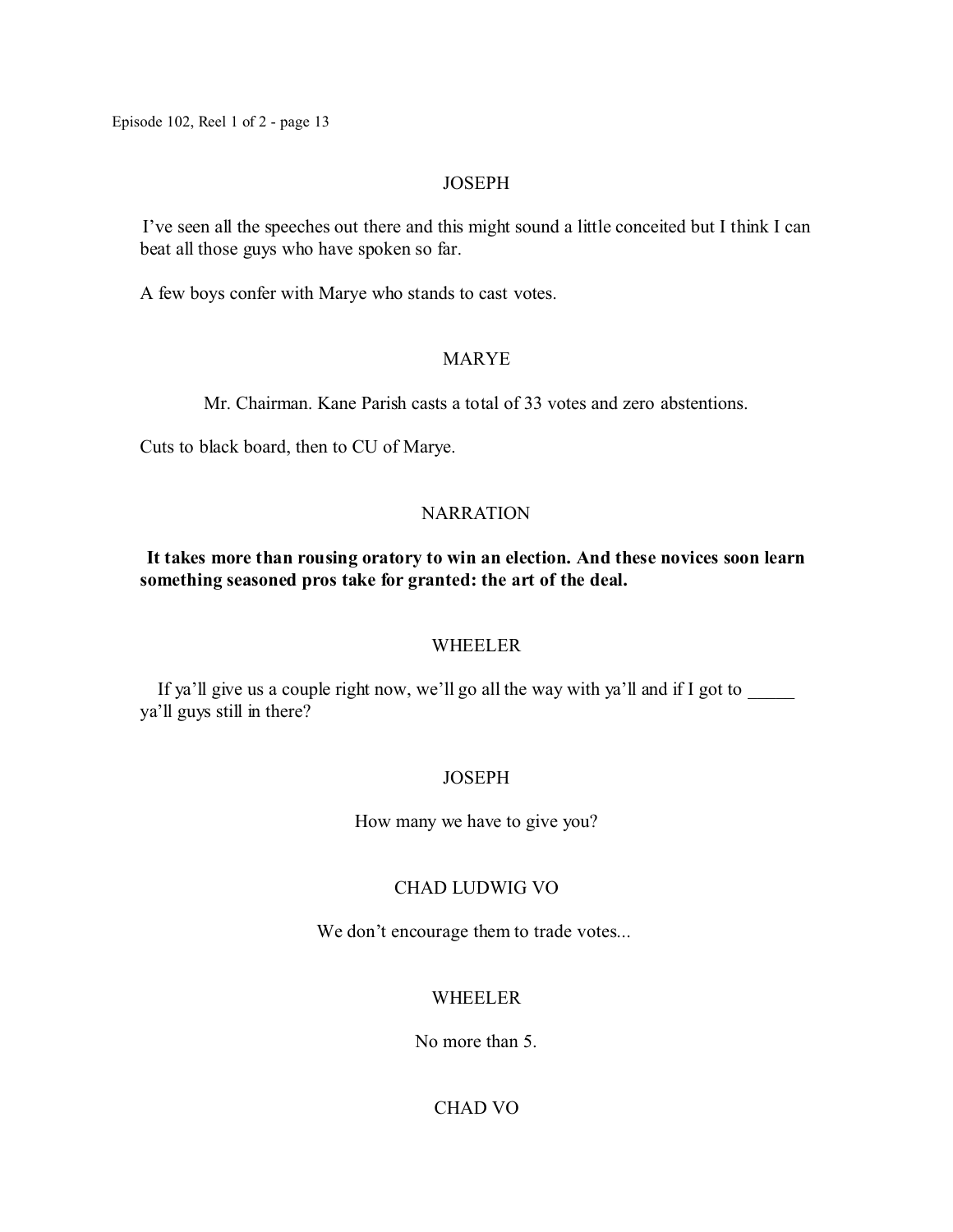...or to manipulate their votes...

### **JOSEPH**

If we give you five and ya'll drop out, will ya'll vote for us?

Cut to interview with Boys' State Counselor Chad Ludwig sitting in front of a handpainted Federalist Party banner.

# CHAD

But they pick it up, and say I've got a strong candidate for this race, will you give me 30 of your votes or will you help me out with 30 of your votes, and we'll take care of you later.

Cuts to interview with Boga PPC standing in front of chanting girls

# BOGA PPC

It's like if you vote for this person then in three hours after we're starving and hot we'll vote for your person.

Cuts to Joseph and guy in baseball cap

# BASEBALL CAP

If y'all can give me some Governor votes, I'll give y'all my whole crew, thirty votes.

# **JOSEPH**

Man, I'm running for Governor man.

# BASEBALL CAP

I'm sorry I need Governor votes. I can't do nothin' about it, I need Governor votes.

Cuts to interview with Joseph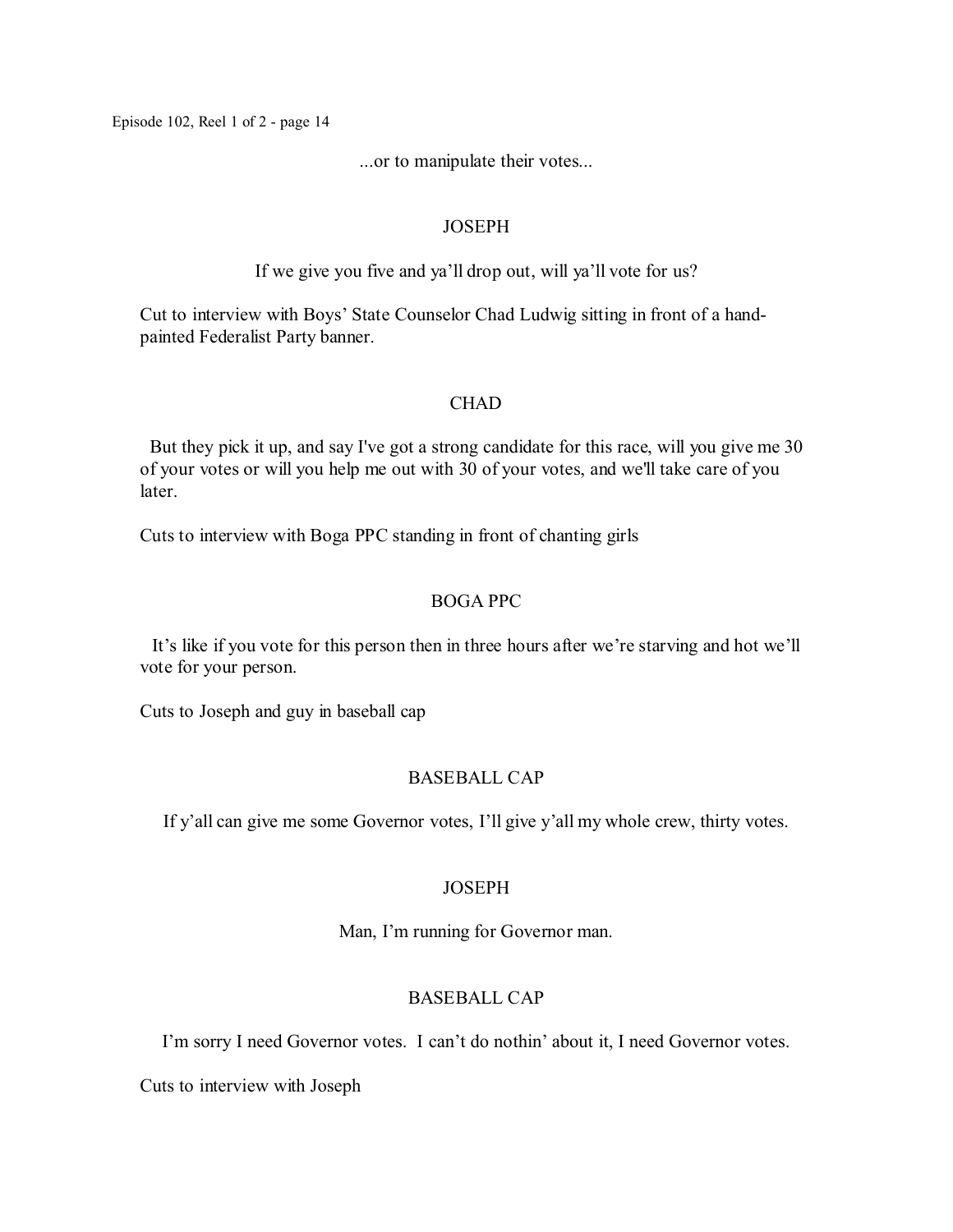#### **JOSEPH**

It's politics, it's about going in there and saying I'll give you five votes man, you give me ten next time then you know when they drop the second ballot, they drop some people off so you want em on the second ballot. If you can get it's just, it's just awesome. (Very excited and gesticulating a lot)

Cuts to blond woman calling for order.

LA shot of Parish signs, pans over and down to girl in baseball cap.

#### CHAIRWOMAN VO

#### Tchefunta Parish, how do you vote?

### BASEBALL HAT GIRL

#### Madame Chairman, Tchefunta Parish passes.

The girl whispers with her parishioners. Cuts to three girls whispering

#### $GIRL#1$

'Cause they're gonna know we voted for them for Lt. Governor and they're going to vote for us for Governor.

#### $GIRL \#2$

# That's right.

Cuts to Marye wheeling and dealing with his compadres.

# MARYE

I've got two great deals on this one. I've got 30 votes on Secretary of State in the second, plus a five on the first, plus 15 votes on Attorney General on the second.

Cut to group of boys conferring. Cut to interview with Marye in empty classroom.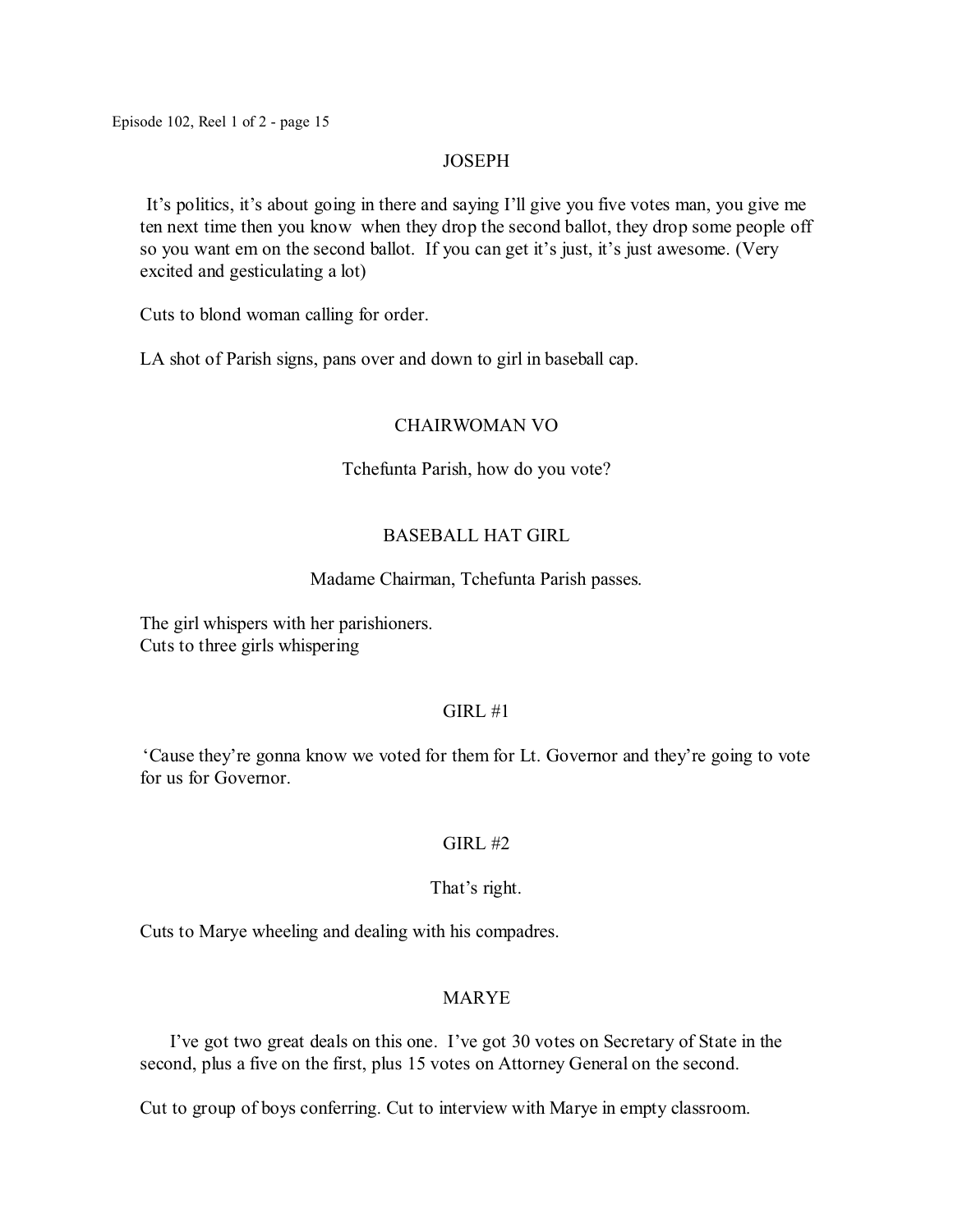# MARYE

Back in 4th grade I was like the little dork. All the kids thought I was a dork 'cause I got in on this Bob Dole kick that I wanted Bob Dole to be President of the United States when I was in 4th grade. And everybody thought I was a big loser. I'd bring the paper to school everyday and read it and try to get everybody to get involved and that type of thing and then I decided that it might be a good idea, maybe I could be President of the United States.

Cuts to conversation between pigtail girl and Boga PPC

# PIGTAILS

What do y'all have up for tonight? What are y'all of for tonight? Commissioner anything what? Do you have anything on the Board for tonight?

# BOGA PPC

Tonight we have...

# PIGTAILS

Governor--we've already promised it to Kane. If they're not--

Cuts to interview with boy with glasses. There are a group of loud boys behind him.

# BOY WITH GLASSES

The people that were supposed to help us out, they didn't help us out so we just not going to help them out, unless they can come up with a better deal for us. Sometimes you win, sometimes you lose. That's just the way it works.

Cuts to back of guy at chalkboard.

# CHALK

Scott, 14. Garner, 17.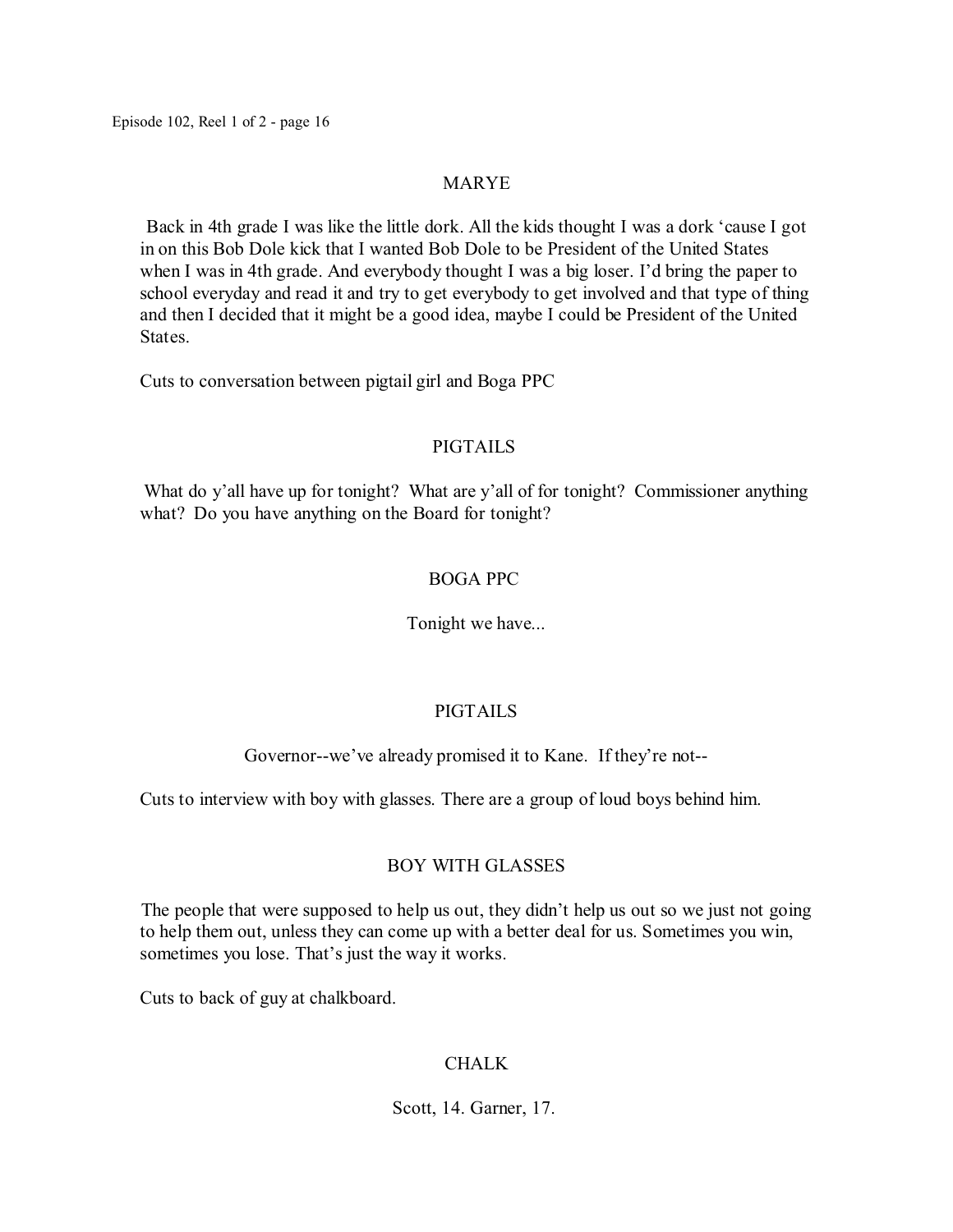Cuts to a series of people reading off vote counts for their Parishes.

#### BOY WITH GLASSES

Tensal Parish casting a total of 33 votes and 7 abstentions.

# DANIELLE

Casper Ross, 33.

### **GUY**

Morris, 31

# **GIRL**

# Green, 33.

Boga PPC and girl strategizing in whispers. Jeremy and guy strategizing in whispers.

#### NARRATION

# **For some, the weeks spent at Boys and Girls State will be just a fond memory of youth. But for others, it's only the beginning.**

Cuts to guy in Nicholls baseball cap reading results.

### VOTE READER

Young, 1.

Cuts to interview with Jeremy

**JEREMY**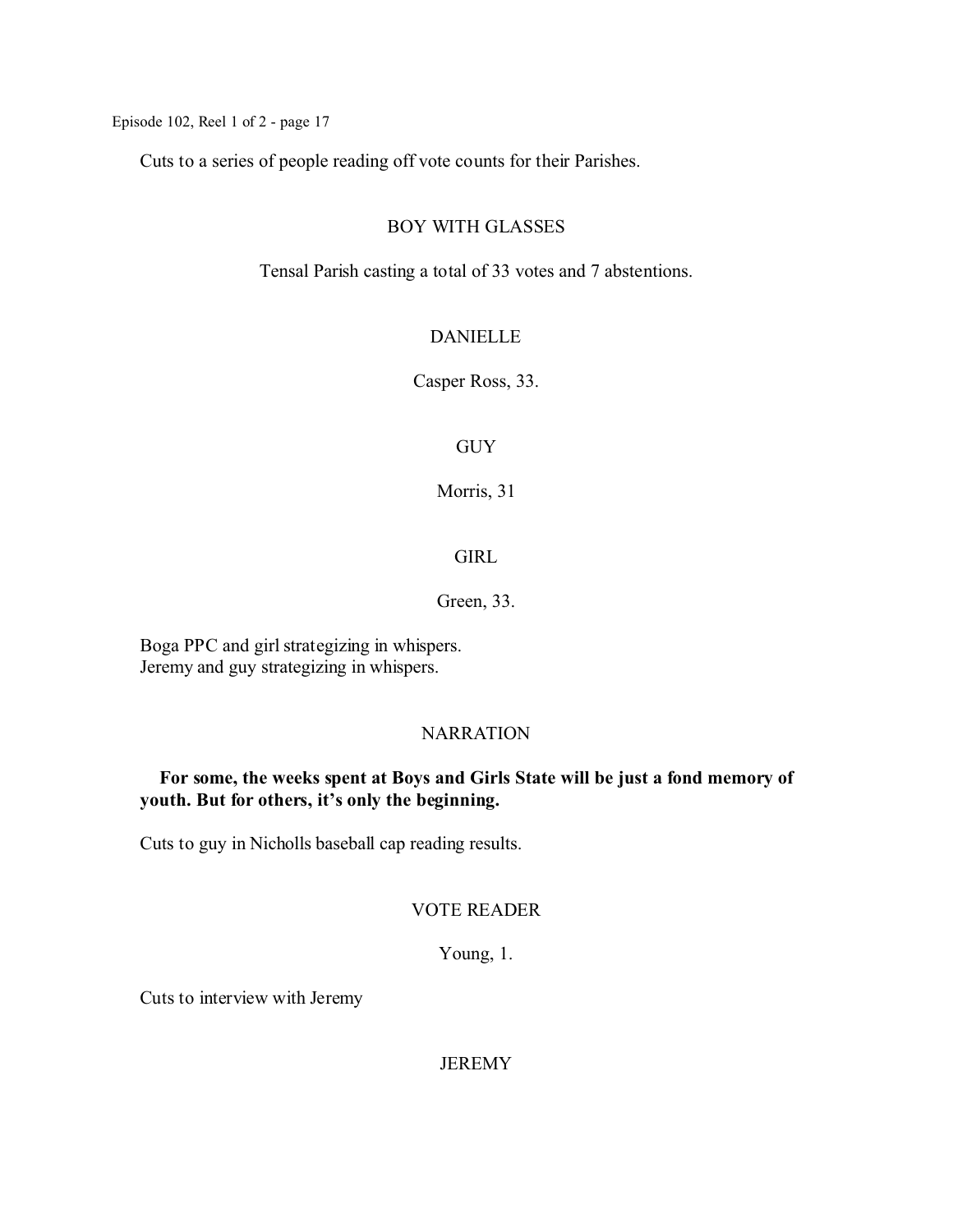I will go into politics and I will run for governor one day, yes sir. Why? Well, basically like I said, I was a Louisiana boy raised on politics but it's just something I love. And, I love Louisiana and I want to take care of my state.

Cut to Lyons interview.

# LYONS

I've run in a lot of elections. I've done a lot... I've spoken a lot on the nations level and I've enjoyed it. I love doin' this type of thing, gettin' worked-up, leading people, and I've been doin' it for almost I guess ten years now. Nothing would change my feelings.

Cut back to Jeremy interview

### JEREMY

I want to run for Representative when I'm 18. And then I'll run for Senate, then I'll run for Governor. Then, when I feel happy with what I've done in Louisiana, I'll run for the U.S. Senate.

Cuts to chanting double line of marching girls from front and then behind as they walk away down a path.

#### **NARRATION**

**Most grownups in America may not feel this enthusiastic about politics. But some of us do.**

Fade to black.

# **I LOVE POLITICS / INTRO TO JOHNSTON**

Opens to conversation with Blondell Williams, one of Chaka Fattah's organizers

# BLONDELL WILLIAMS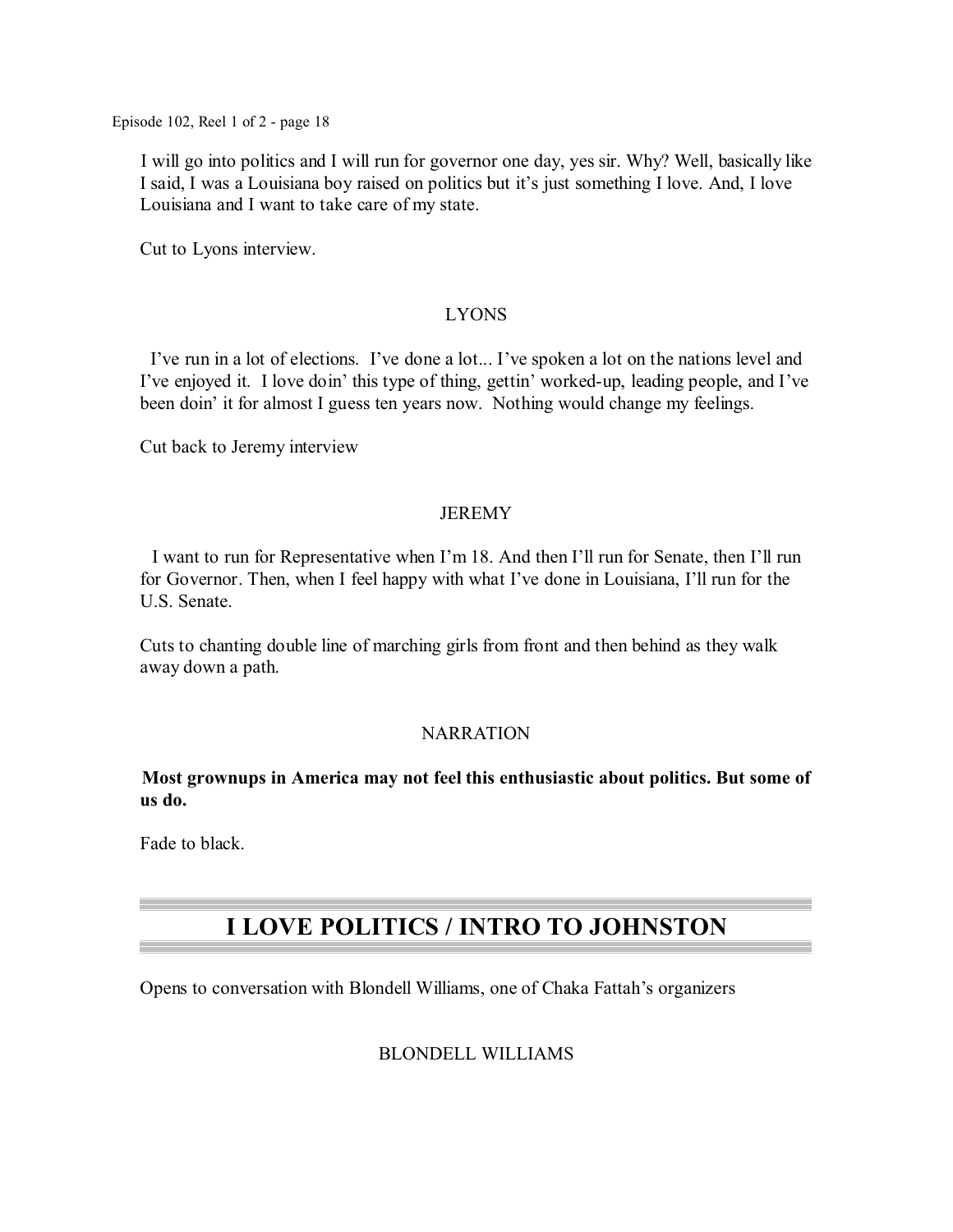I get excited about it. I have family members who say, "why are you all spending so much time in the office? Why are you raising so much money?" Well you gotta be up here to understand why we do what we do. Cause me telling you, you'll never ever be able to convey why we do what we do here. Yes, I really do get excited by this. (Laughs)

Cuts to Lit Dropper Keith Harris walking and talking in Philadelphia.

# KEITH HARRIS

You have to love this game, yes. You have to love politics because who would walk up and down the street putting literature in a mailbox for nothing?

Cuts to Patsy Brumfield at Neshoba County Fair.

# PATSY BRUMFIELD

You don't just sit at home and stew about the lack of social and political change. You have to become involved. And once you become involved, it's a very personal thing.

Rumba-like music begins.

# PATSY BRUMFIELD

Anybody who says that they've been involved with politics and doesn't get excited about it is not involved in politics.

Cut to black man with microphone in front of a McDonald's, singing in Spanish, the only understandable words being "Mario Cuomo."

Cuts to large woman in black skirt dancing with a skinny man next to a car with a Mario Cuomo sign on the door.

Cuts to man with beard waving a campaign sign that reads "Mario Cuomo, because truth matters."

# **NARRATION**

# **There are those for whom nothing in life is as exciting as politics.**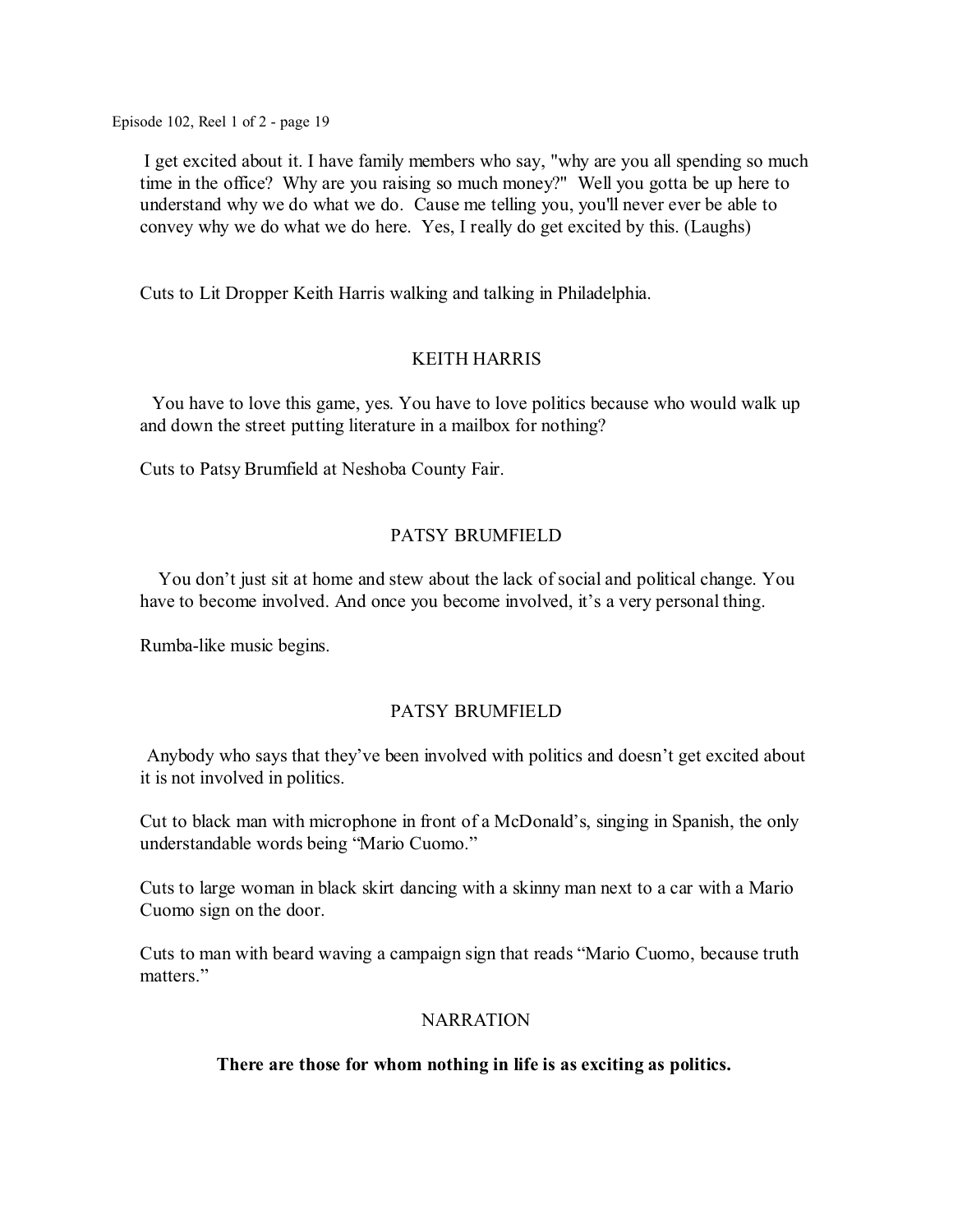Cuts to old guy in huge wrap-around sunglasses at Cuomo rally shouting "yes" repeatedly. Cuts to older "blond" Hispanic woman at a mic. shouting "Mario Cuomo" as part of the Spanish rumba number.

# NARRATION

#### **It's almost a sacred calling.**

Cuts to Ray Jones interview at Fattah headquarters.

# RAY JONES

Yeah, it's like a mission in a sense, and I keep using that word because that's what it is, because there's no way you can get folks to work every day, work holidays, leave their loved ones, work summer hours, I mean things that most human beings don't do. I mean, most people go and have a life of some sort.

Cuts to Cianfrani interview.

# CIANFRANI

I'm addicted to politics. And I think everyone that gets involved, or nine out of ten, once they get a taste of it they get the fever impact.

Music becomes prominent again. Cuts to car with Cuomo signs and balloons passing by.

# **NARRATION**

#### **And in some places, when political fever hits, everyone's temperature rises**.

Opens with Mary Ann Sorrentino from behind at the controls of her radio show. "Respect" instrumental plays behind.

# ANNOUNCER

# WPRO-AM 630.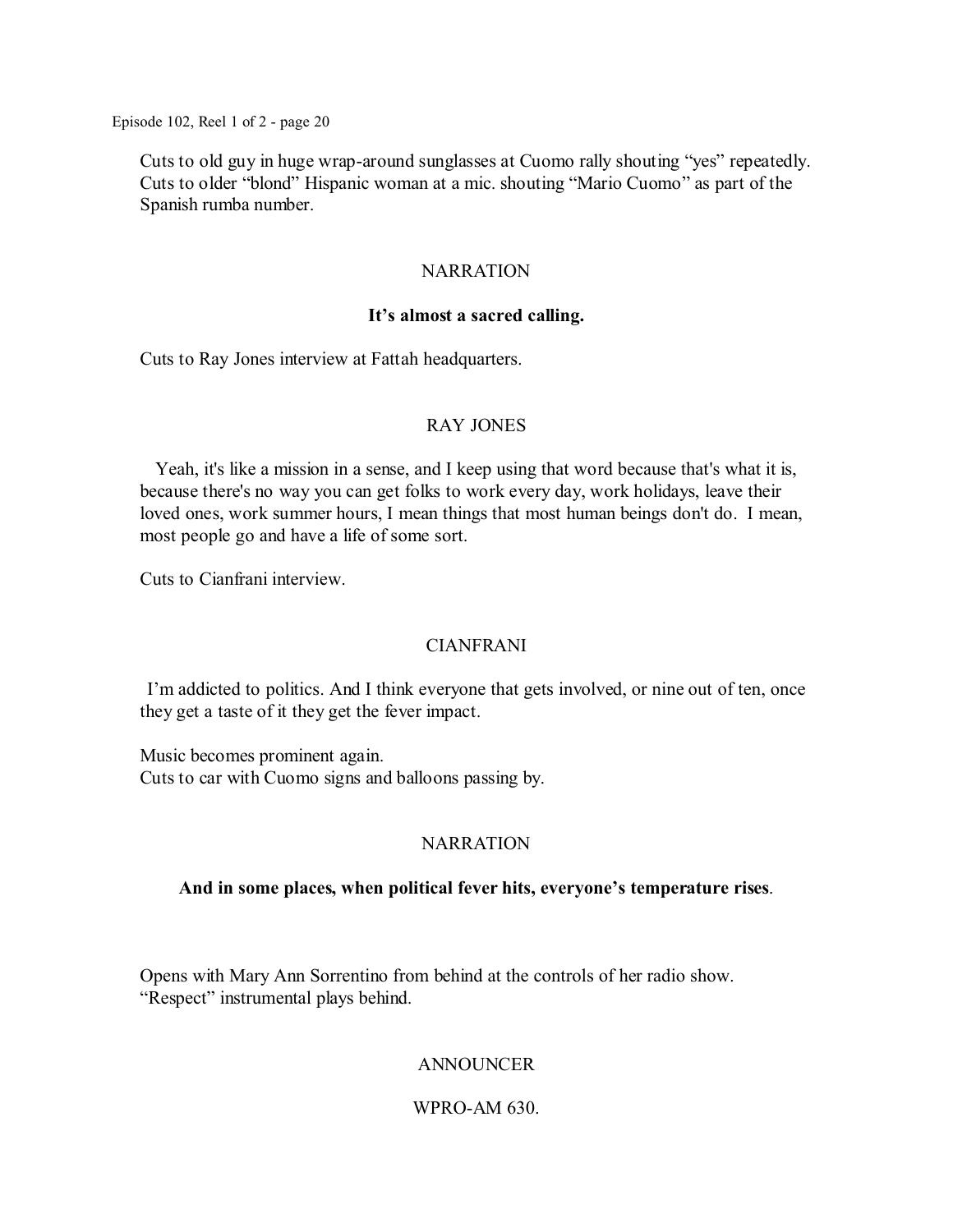# SORRENTINO

This is all the voters of Rhode Island want. Whether they're ever going to get it is what we're talking about this morning on the Mary Ann Sorrentino show.

Cuts to sound modulation indicator.

# SONG

All I'm asking is for a little respect, just a little bit...

Camera pans to CU Mary Ann at mic. in profile.

# SORRENTINO

We're having a contest this morning. The lines are loaded. There's one open one actually. So if you run to the phone without breaking your legs, you can get on it now.

Cuts to CU of blinking phone lines. Cuts to a MS of Mary Ann reading from a sheet of paper.

# **SORRENTINO**

The word or phrase which best describes politics in Rhode Island is?

Quick cuts of Sorrentino as callers give their descriptions.

# CALLER 1

Pathetic.

# CALLER 2

Discouraging.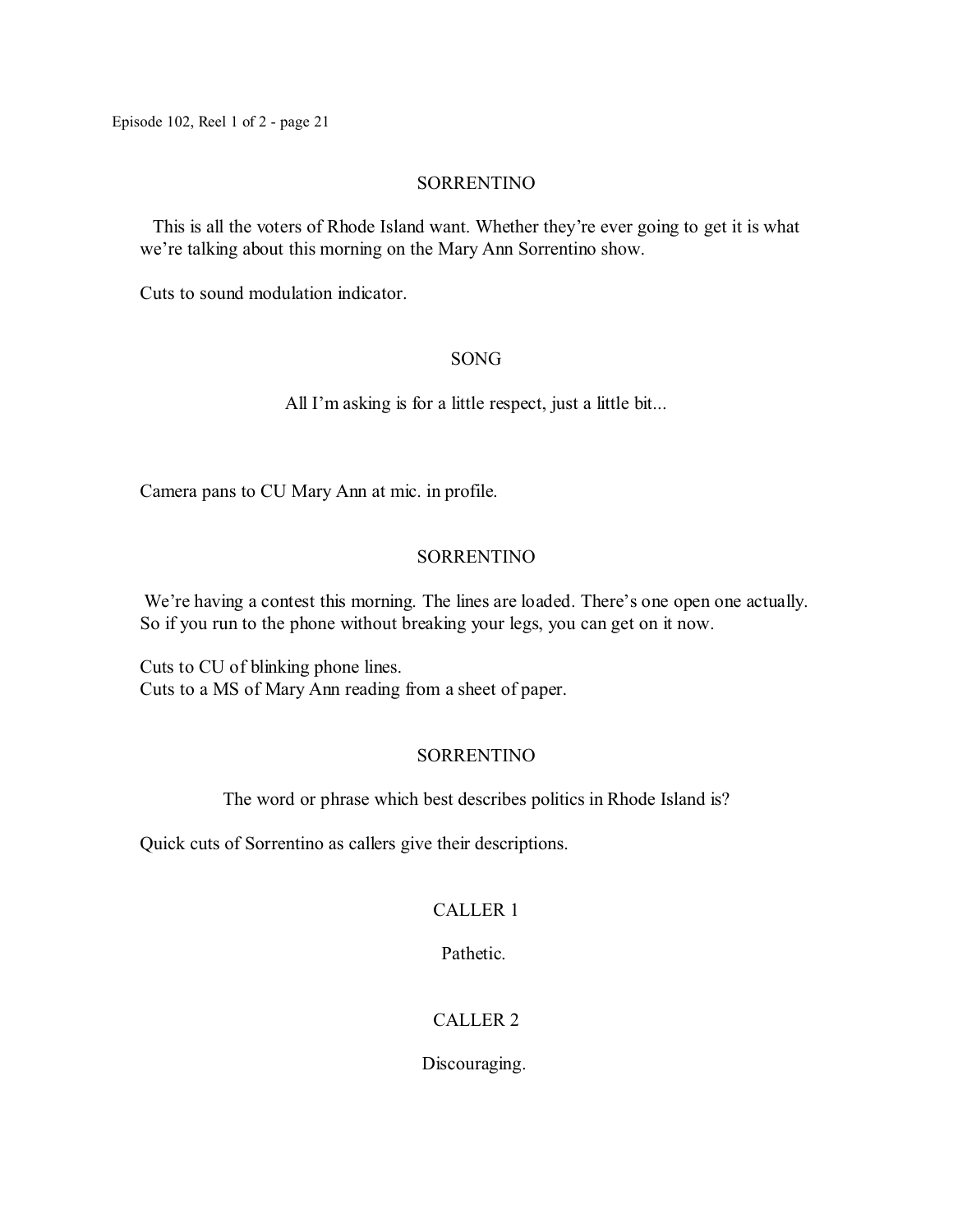#### CALLER 3

#### Numb.

#### CALLER 4

#### Sheep being led to the slaughter.

#### CALLER 5

#### Nothing changes.

Sorrentino responds.

### SORRENTINO

I predict that if Mother Theresa ran for the State Legislature in Rhode Island and won, that within six months the woman wouldn't have a principle left and she's a saint.

Cuts to Sorrentino interview.

#### SORRENTINO

People in other states, I don't know, for example but in the Heartland probably of this country if you're out there cutting wheat down or whatever it is they do in the middle of the country 'cause they don't have an ocean to entertain them the way we do, they take things very seriously. Politics is elevated to some art form or whatever they think it is. In Rhode Island and places out East, the original 13, gang of 13, we know that this is entertainment.

Cut to aRusso rally. MS John Mancini ("enjoyment" man) rubbing his eyes

#### aRUSSO

You know my opponent. He's a milquetoast! Believe me, if ever he's elected, by some quirk of faith, as a Mayor of this town, there'll be two women sitting one on each side, telling him what to do and you know who they are! (Laughter and clapping)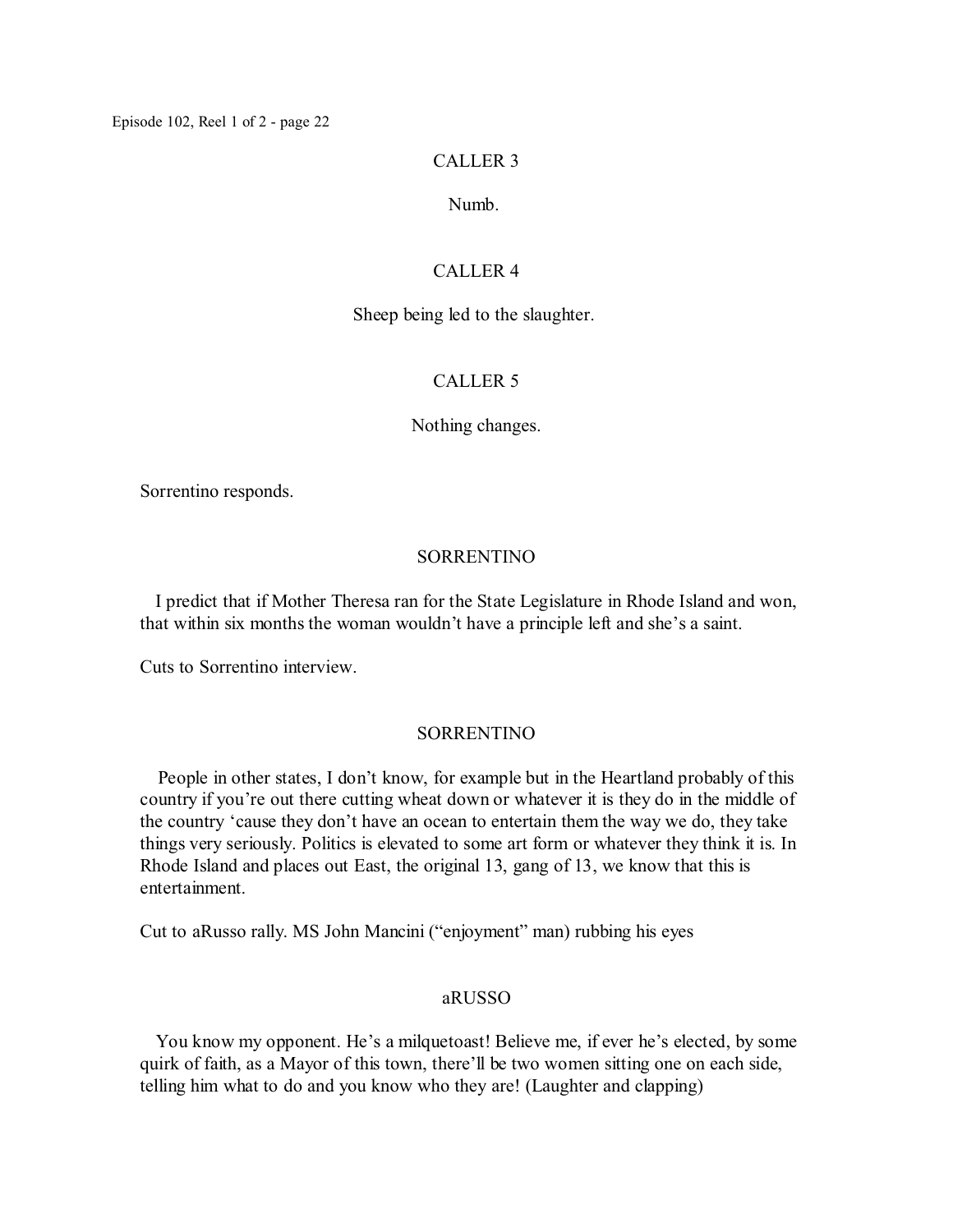Cut to MCU woman in crowd with red white and blue aRusso hat standing, clapping. Cut to the crowd chanting "Go, go, go"

# **NARRATION**

# **Welcome to Johnston, RI, where politics is an all-consuming passion. An addiction, for which there is no known cure.**

Cut back to aRusso addressing the crowd.

### MAN IN CROWD

#### We love you Mayor!

#### aRUSSO

Who you gonna vote for on the 13th? (They yell "aRusso!") Say it again! ("Frank aRusso!") How many times are you gonna vote? ("four!")

Cut to interview with Arnold Vecchione, an independent candidate for town council

#### ARNOLD VECCHIONE

That's Johnston, Rhode Island politics. Voting is a civic duty. But it's also a sport. Your cat can vote, your dog can vote. Vacant lots can vote. Dead people can vote

Rousing parade music rises up. Title: "Political Fever, Johnston, RI". Cut to marching band in a parade. Various shots of the parade and onlookers. One shot is of a bunch of campaign signs underneath a pharmacy sign.

#### **NARRATION**

**Sometimes, American politics is in its most natural state in towns like Johnston. Here, politics is direct, freewheeling, and often takes on the character of a family feud.**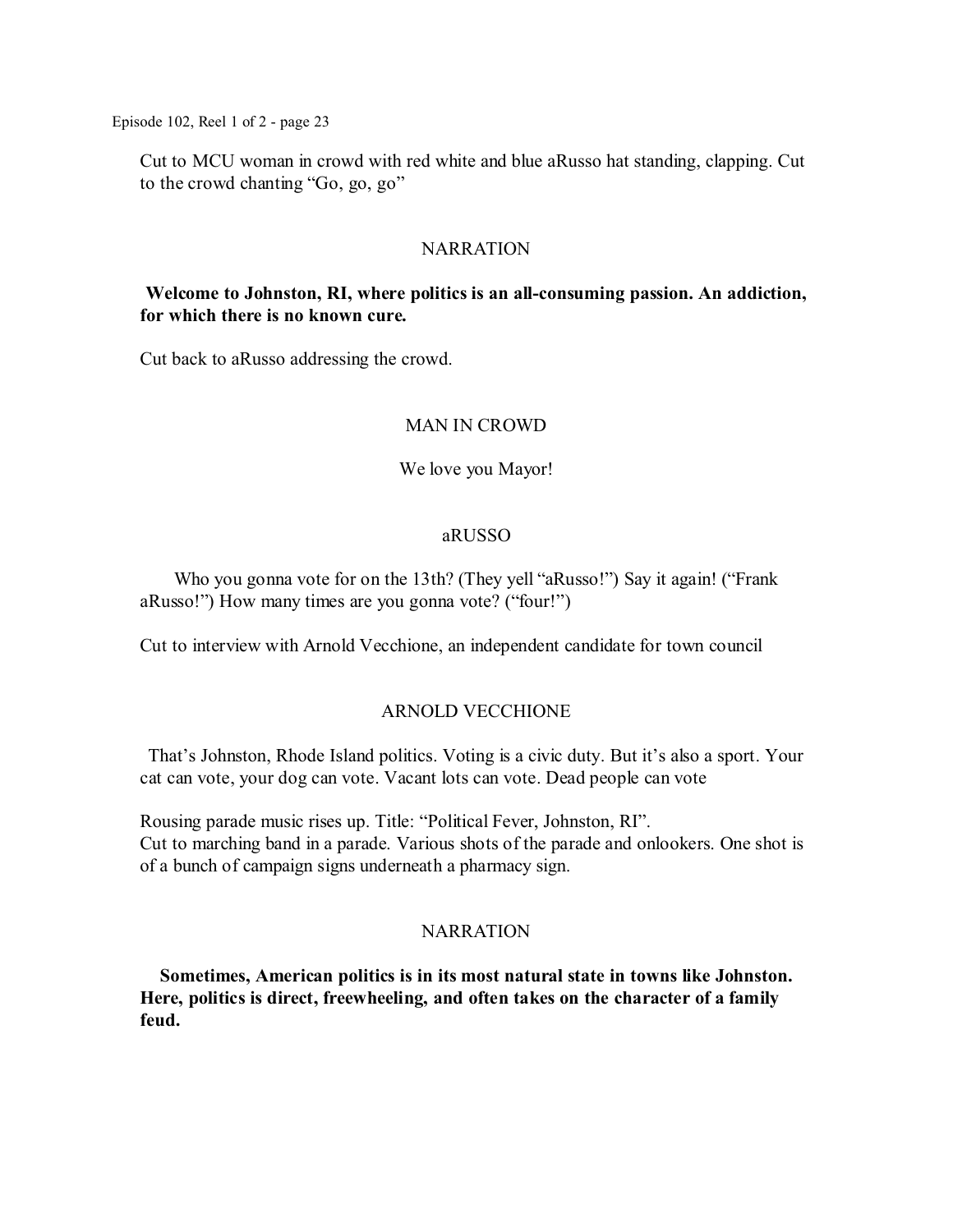### ELLEN LIEBERMAN

# When I first moved here, I'd read the paper--

Cut to interview with Ellen Lieberman a political journalist for the Providence Journal

### ELLEN LIEBERMAN

-- And I would just throw the paper up in the air and say what is wrong with these people? Why do they keep voting these people back in? I mean, they steal, you know they beat up their ex-wives' boyfriends and try to put a cigar out on their hand and yet that doesn't disqualify you from coming back and being the Mayor of the biggest city or running a town the size of Johnston. It just-- it doesn't matter. If you're lovable.

Cut to vox pop interview with man in his 40's talking through his car window

# MAN

We have a councilman that's being indicted, the Mayor's being investigated the whole town's being investigated by the FBI. I guess there's something wrong with this town.

Cut to MS Independent Mayoral Candidate Bobby LaFazia in front of his car festooned with LaFazia slogans.

# BOBBY LaFAZIA

Well, it's so tight, because everybody knows somebody. It's pretty much family-related somewhere along the line because of the situation of the town being so small--

Cut back to parade scene.

# BOBBY LaFAZIA VO

And just about everybody has been brought up, went to school with each other, and now they're competing against each other.

Cut to shots of the parade. ARusso walks in the parade and waves to supporters. Various short shots of campaign signs.

# **NARRATION**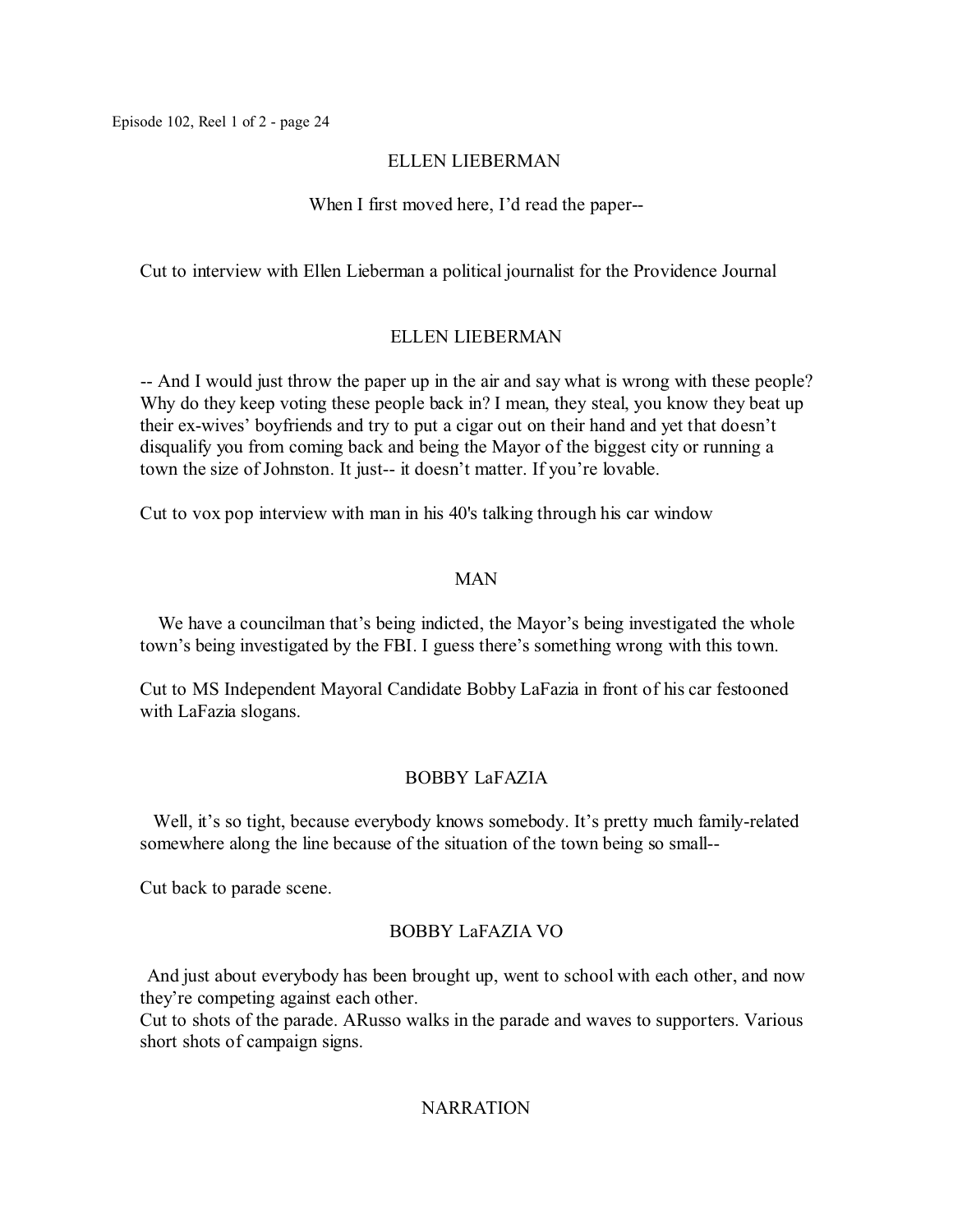# **There are lots of small communities where political intrigue keeps the local tongues wagging. But how many towns have nearly 200 candidates running in every election?**

More shots of campaign signs. Cut back to interview with Arnold Vecchione

### ARNOLD VECCHIONE

I went to a festival that we have every year at Our Lady of Grace Church. I couldn't walk fifty feet without someone stopping me. "Who you gonna vote for? Who you think's in the lead?" And you know, you're trying to get a sausage sandwich down and the sausage is getting cold.

Cut to rum-pa-pum music and cuts to the beat of more signs.

#### NARRATION

# **The town's obsession with politics is personified by the man who runs it: six-term mayor Ralph aRusso.**

Cut to MS aRusso in opening a refrigerator door. He stands with a small boy.

#### aRUSSO

Why don't you tie your shoes? (Looks into the camera shaking his head) Kids don't tie their shoes today. We have to tie ours

#### MARYANN SORRENTINO VO

Ralph aRusso's name tells you everything. He put a little small "a" in front of his name--

Cut to interview with MaryAnn Sorrentino

#### SORRENTINO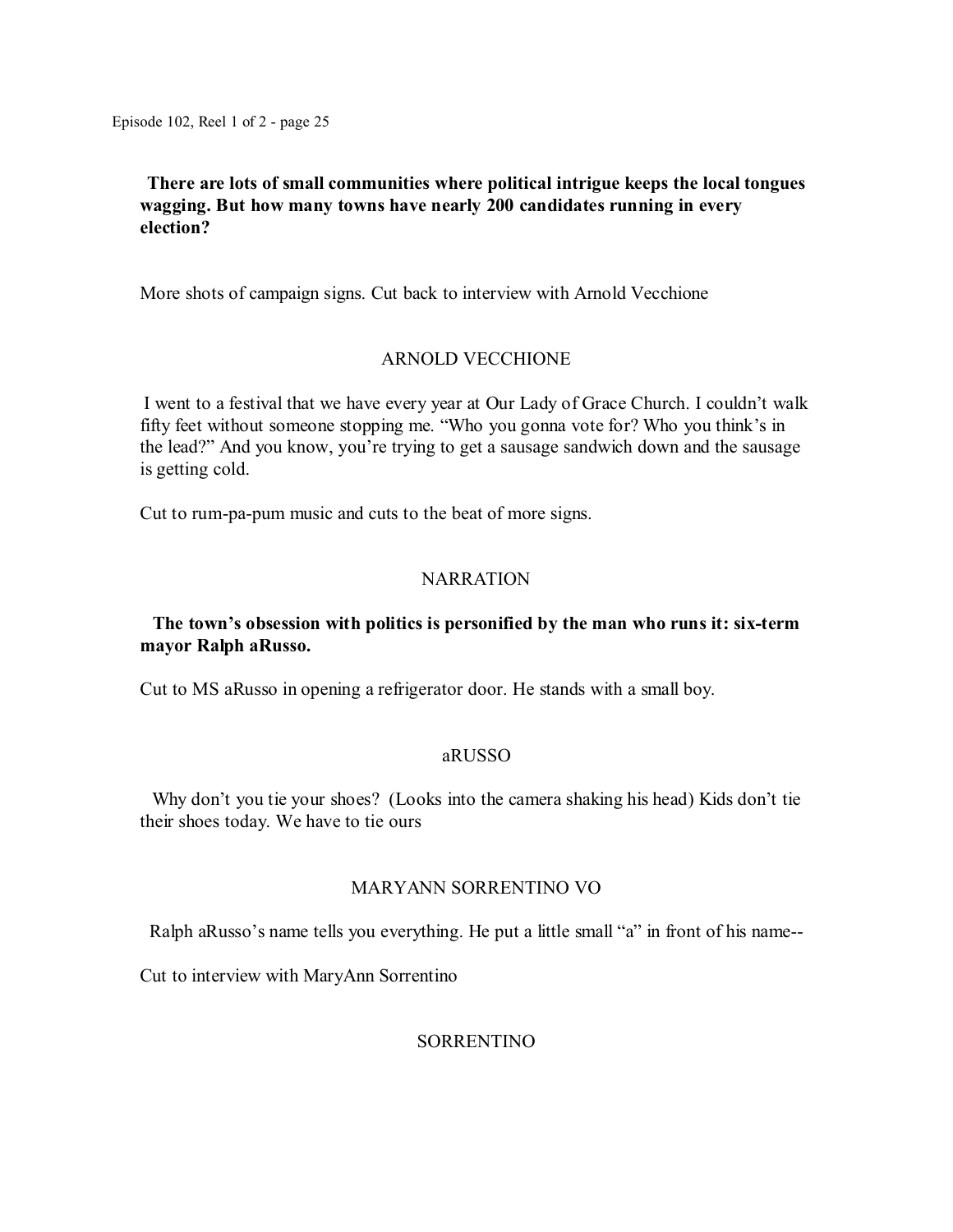-- So he could have first place placement on the ballot in the days when people used to be listed in alphabetical order. That's how he got the attention of voters. That tells us everything about that desire to win at any cost.

Cut to CU aRusso addressing supporters

### aRUSSO

See I'm not defending myself because I don't have to. Innocent people don't defend themselves. They take the offensive. And you go right after the jugular. And that's what I'm doing. I'm going after the jugular. (Clapping)

Zoom out to MS aRusso still speaking

# **NARRATION**

# **This year, in fine Rhode Island political tradition, the Mayor's campaign coincides with rumors of his imminent indictment.**

Cut to WS cheering and clapping audience. Cut back to interview with Vecchione

# ARNOLD VECCHIONE

He said in some interviews, "I would do anything to win, even lie". At one time he took a poor picture of his opponent and painted underneath it "Is this man in the mafia?"

Cut to CU aRusso addressing the group.

# aRUSSO

That is a chairman of a town council? Do you know that as of this day he still hasn't paid last year's taxes? He hasn't paid them, ladies and gentlemen.

Cut to CU interview with shady looking guy with gold stud earring

# GUY WITH EARRING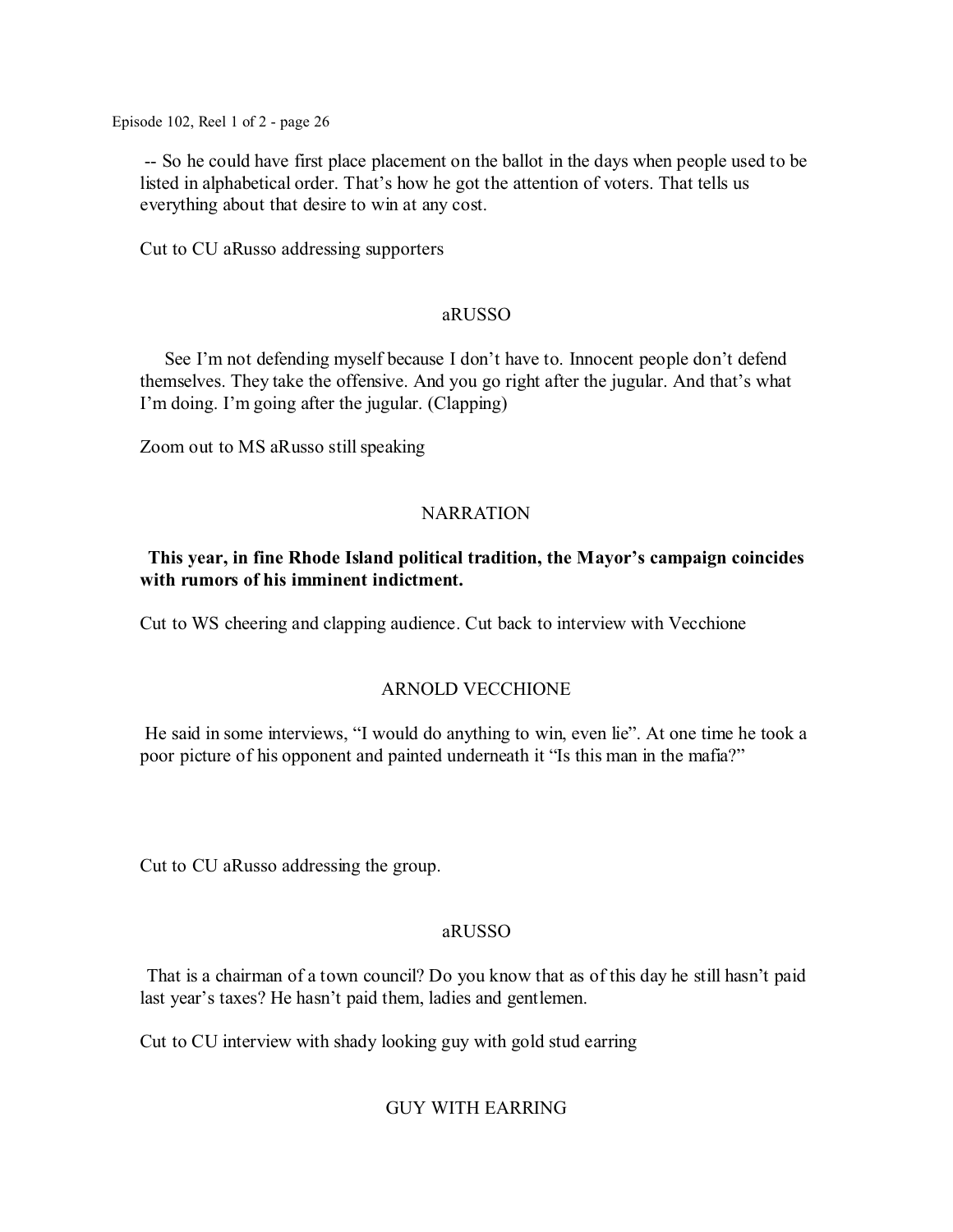There's one thing the opposition don't realize. They're taking on a big fish in a small pond. This man is the man to be beaten as he said earlier this evening and he won't be beaten. You can mark my words and you can take that to the bank. Trust me with this one.

Cut to aRusso posing for a photo with supporters.

### MARYANN SORRENTINO VO

I think people accept what works. If they have a job, and they have their little dream house, and their mother-in-law gets to have the Mayor send her a birthday card every year and the garbage is collected--

Cut to interview with Sorrentino

#### SORRENTINO

--And the school works and the cops are there when they need them. And life is wonderful. And now they find out that the person who made all of that possible -- the Governor, the Mayor, their State Senator, whoever, has got his hand in the cookie jar, they say well you know what? Sshhh. Don't say anything. Because if we maybe turn over this applecart, out situation will change. So let's leave it alone. If it's not broke, don't fix it.

Cut back to parade. aRusso is in front waving to supporters. Cut to interview with aaRussillo.

#### aaRUSSILLO

For some reason or another, there is a flame that burns in Johnston that draws people to politics. It's just everywhere, everywhere you go. There are signs everywhere, people are involved everywhere. There's almost total participation.

Cut to bare-chested "tattoo" man being interviewed under yellow and white tent.

#### TATTOO MAN

Well I think politics are going good. All these people in Johnston are honest. They do the right thing. And may the best man win. Or the best lady win.

Cut to men carrying flags in parade. The parade music comes to a natural end.